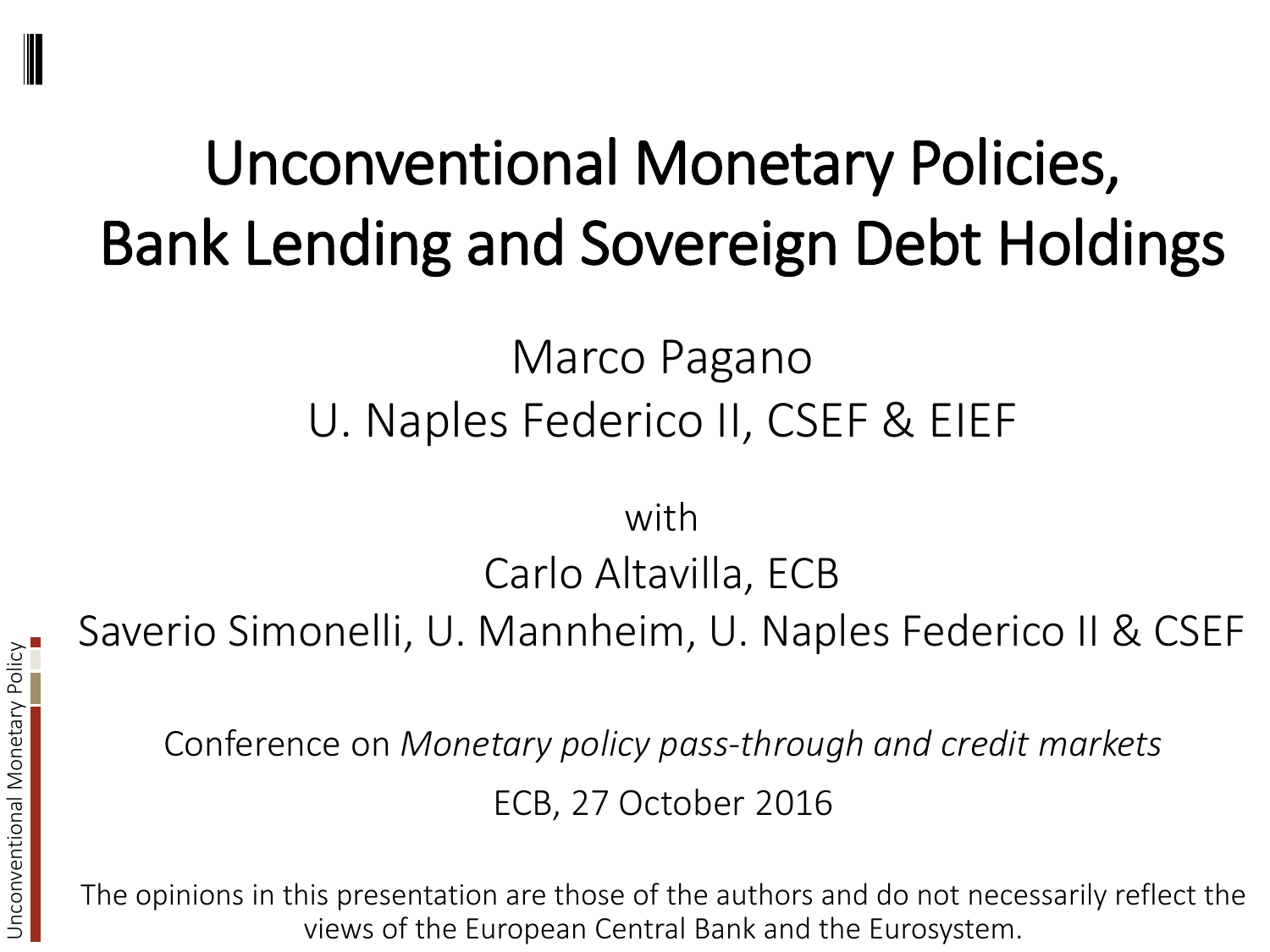## Outline

- 1. Unconventional monetary policies (UMP): US *vs.* EA
- 2. Do UMPs affect bank lending? Taxonomy and evidence so far
- 3. Novel contribution:
	- evaluate the impact of UMP on lending via a panel VAR, using bank-level data
	- assess the role of sovereign debt holdings in the transmission of UMP to bank lending
	- compare policies: LTRO vs. TLTRO & APP
- 4. Conclusions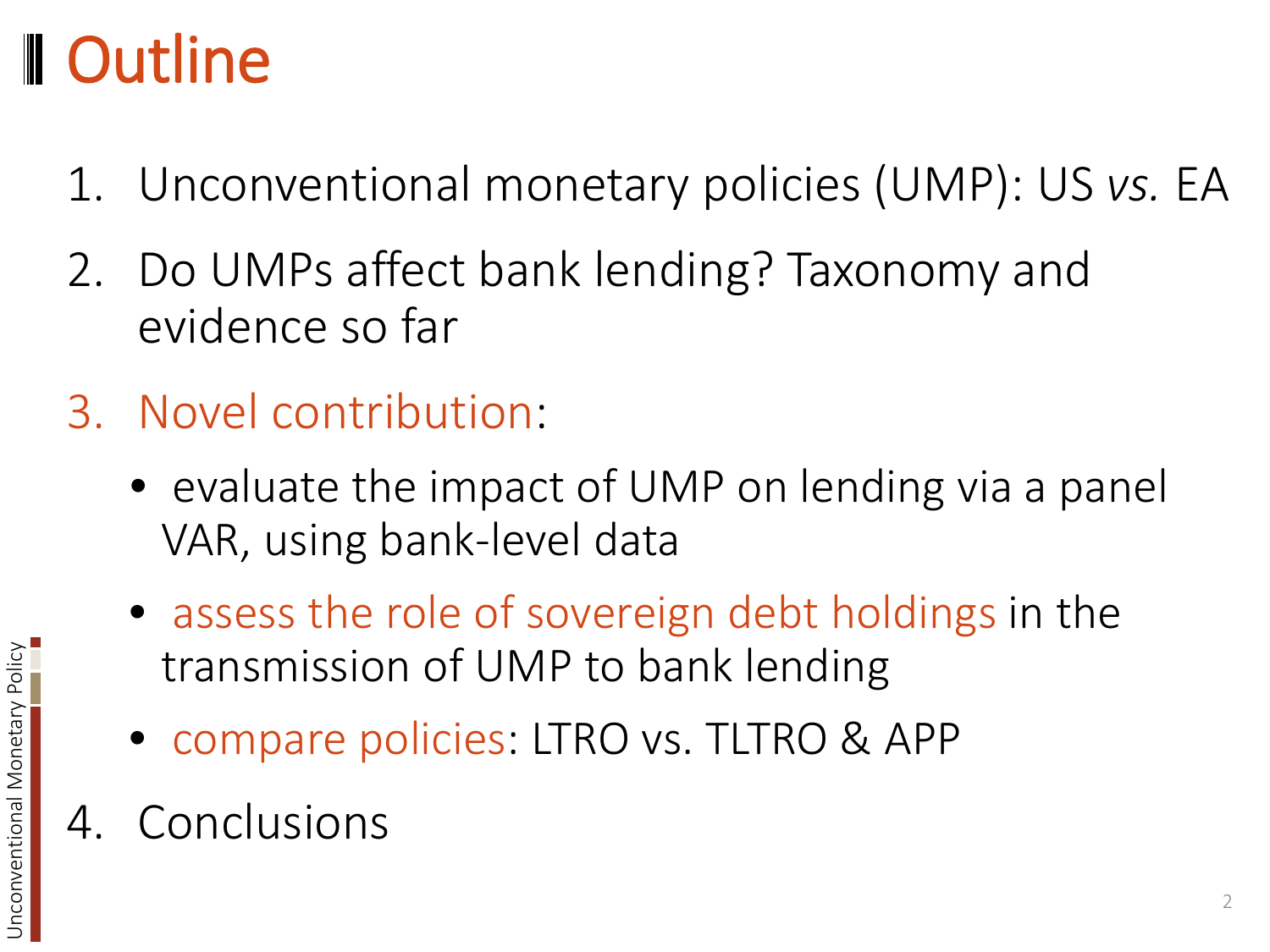## 1. Unconventional monetary policies

- Conventional monetary policies: conducted primarily by controlling short-term interest rates
- **Unconventional monetary policies (UMP):** 
	- 1. Large-scale asset purchase programs: QE (US), SMP & APP (EA)
	- 2. Liquidity provision programs: LTRO, VLTRO, TLTRO (EA)
	- 3. Pure announcements: "whatever it takes" & OMT (EA)
- Rationale: ineffectiveness of conventional monetary policy
	- Policy transmission channels broken: MBS market freeze (US), interbank market freeze (EA), sovereign-bank diabolic loop (EA)
	- Interest rates close to (zero) lower bound

Unconventional Monetary Policy

Unconventional Monetary Policy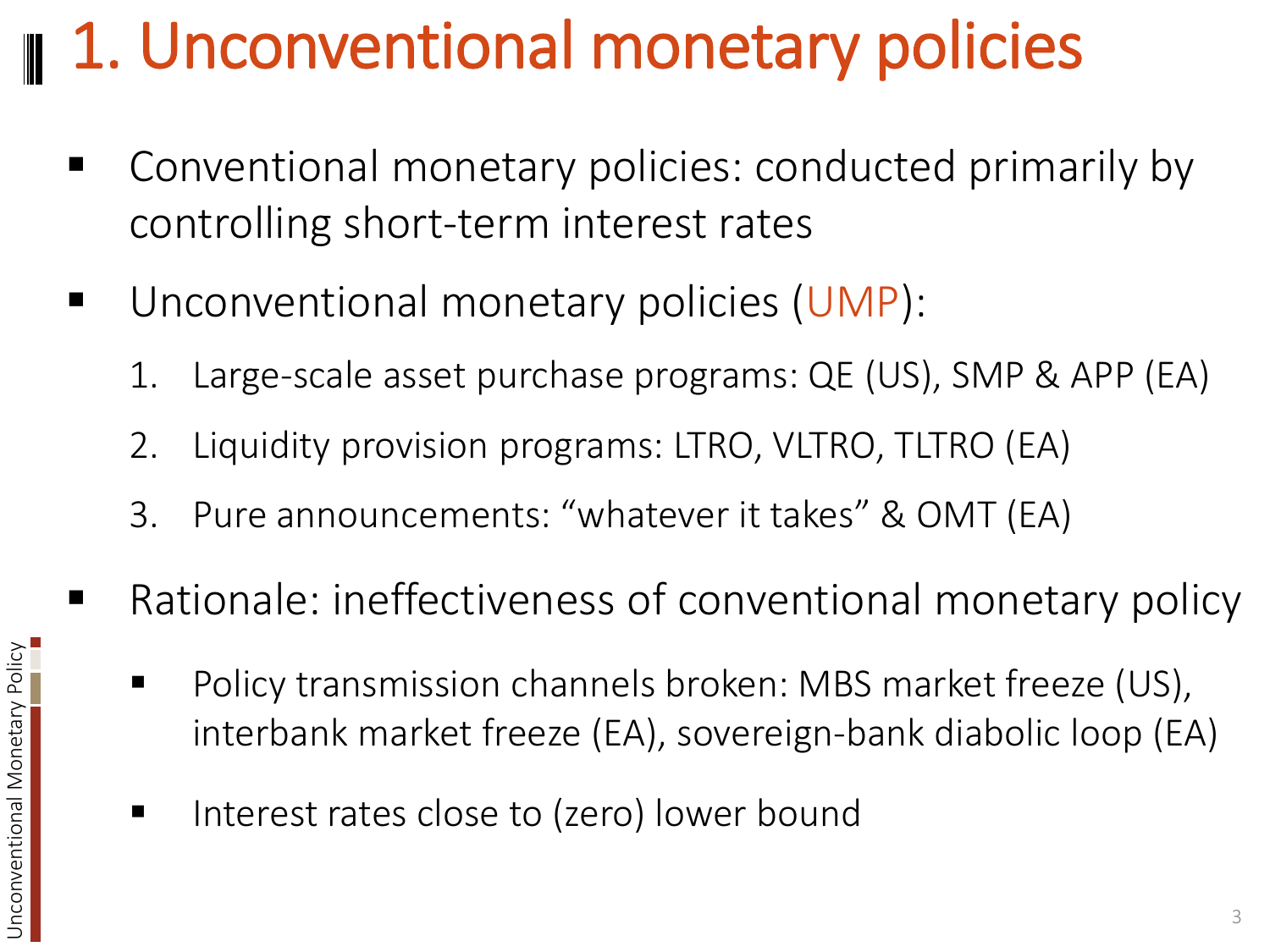### **II** Official interest rates: a blunt weapon



Unconventional Monetary Policy Unconventional Monetary Policy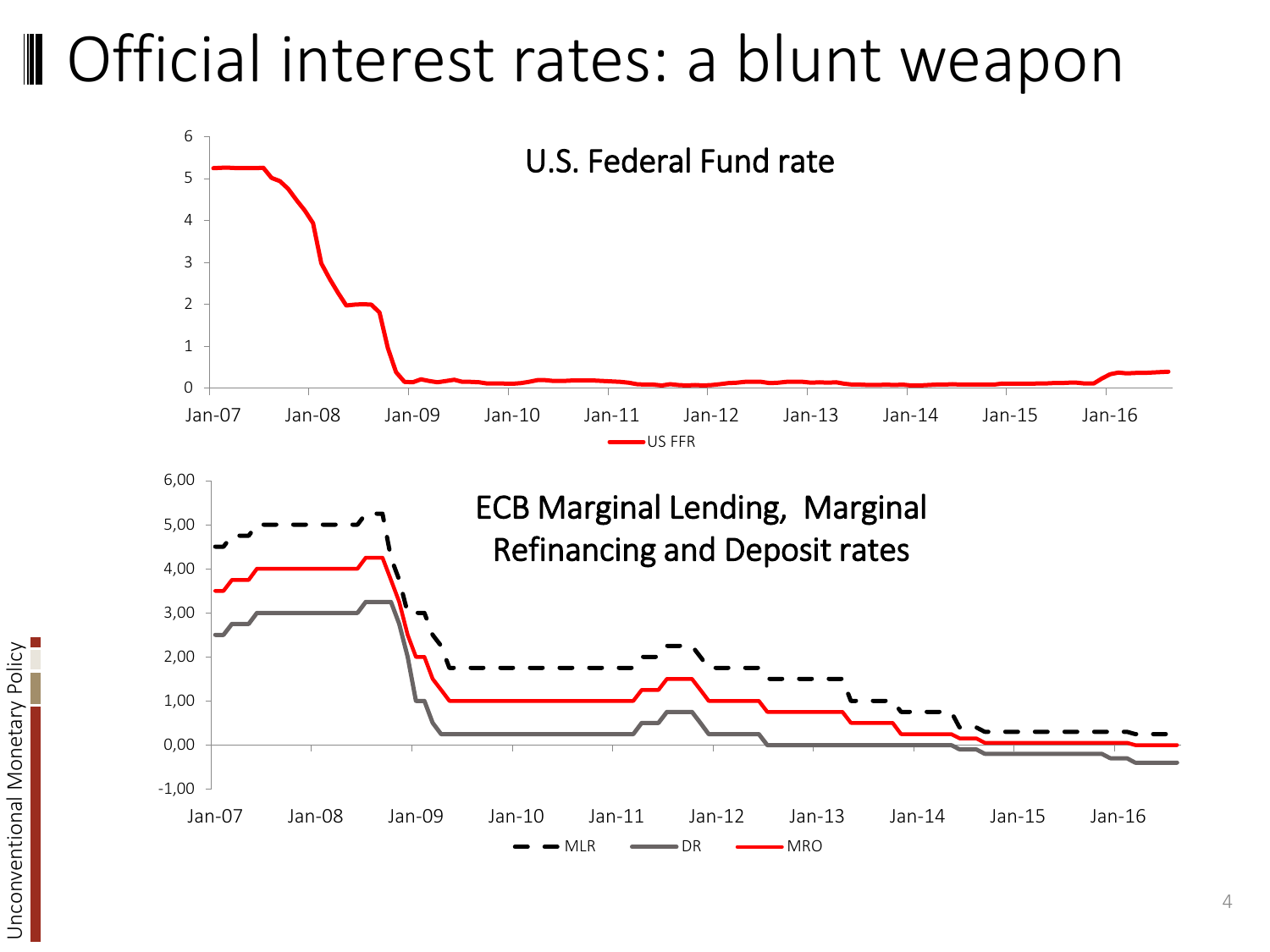### **II** UMP timeline: program inception dates

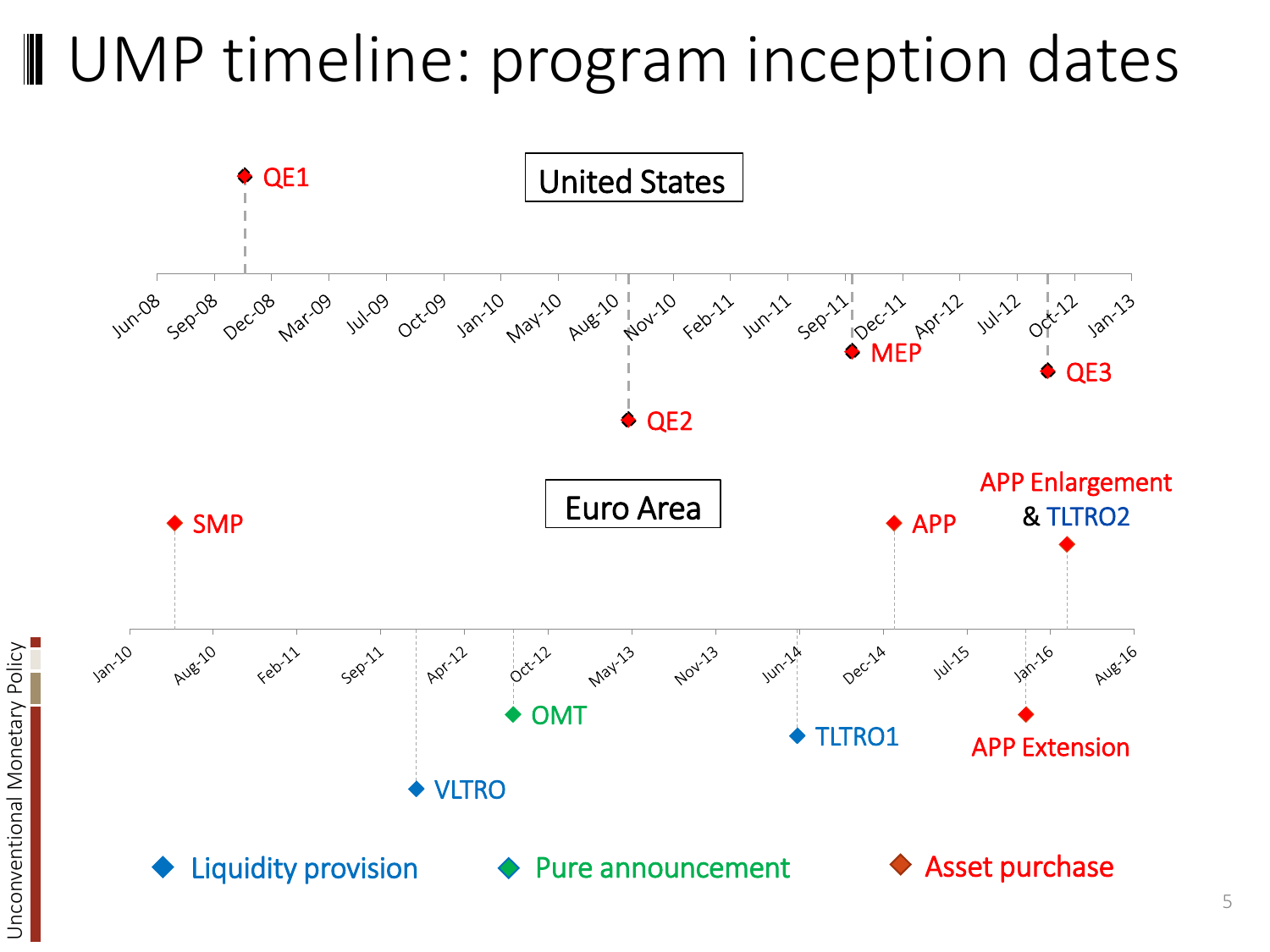### **Asset side of central bank balance sheet**



Trillion USD Trillion USD

Unconventional Monetary Policy Unconventional Monetary Policy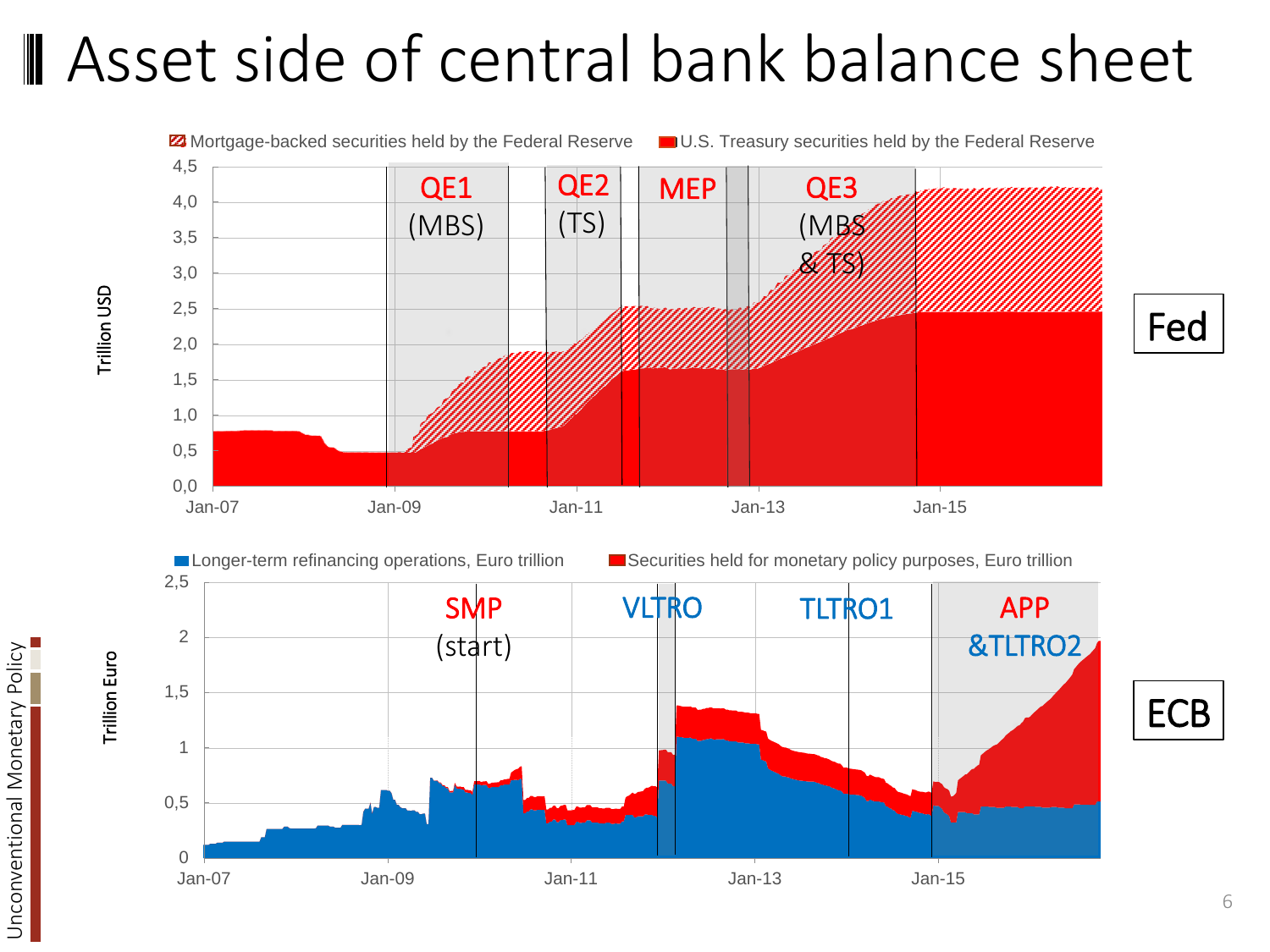## II Not just a thing of the 21<sup>st</sup> century

- UMPs date at least back to the 1<sup>st</sup> century AD
- $\blacksquare$  In 33 AD, the Roman empire  $-$  a highly integrated economic, monetary and financial area – faced a widespread panic, with massive deleveraging, real estate price deflation and bank closures
- Emperor Tiberius tapped the imperial treasury "distributing throughout the banks a hundred million sesterces, and
	- allowing freedom to borrow *without interest*
	- *for three years*,
	- provided the borrower gave *collateral* to the State in land *for twice the amount*.
- Credit was thus restored, and gradually private lenders were found" (Tacitus, *Annales*, VI, 17, 1-3).



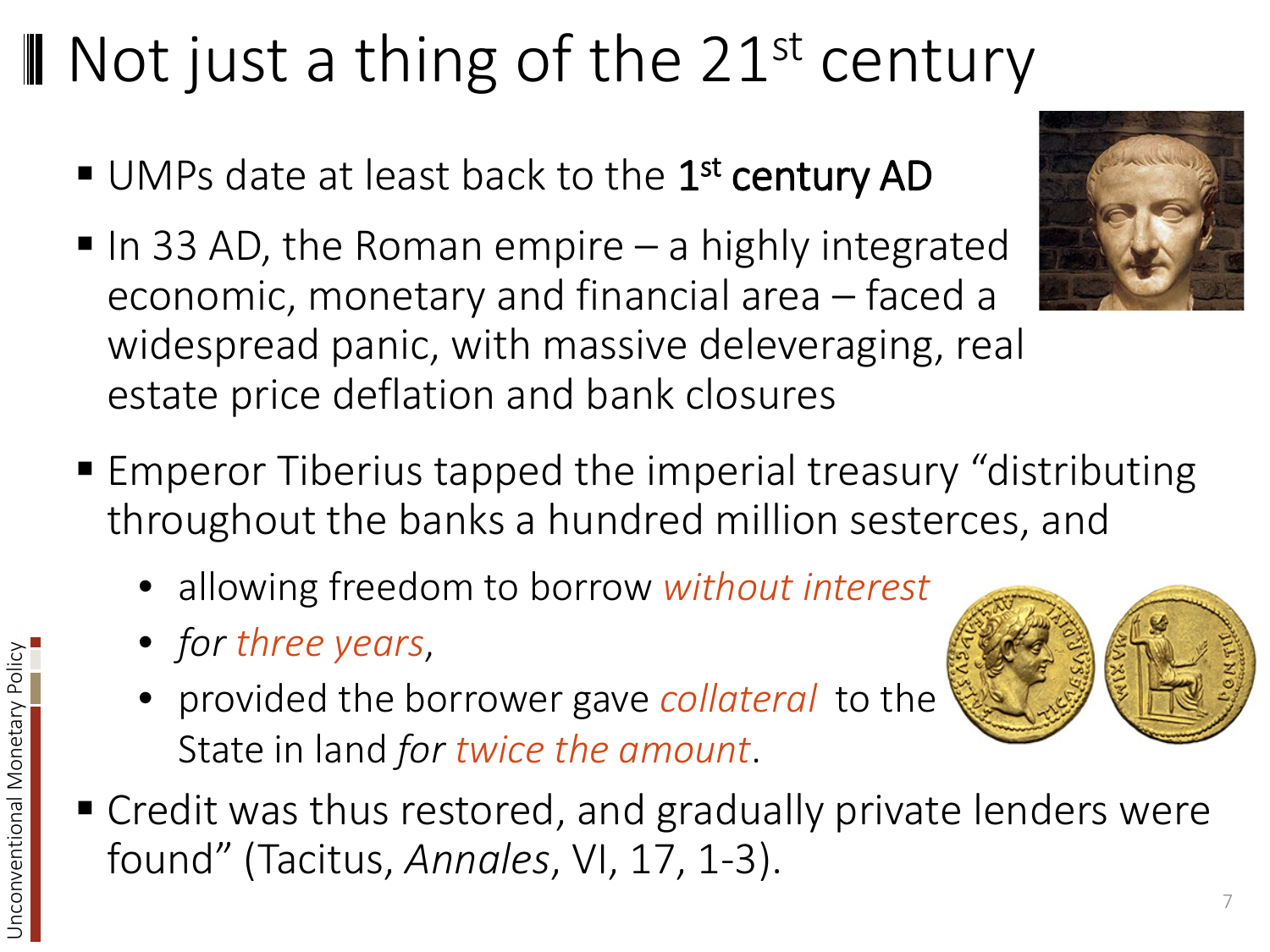## EA experience: natural testing ground

- Which ECB policies had a larger effect on bank lending?
- Which role have banks' sovereign holdings played in the transmission of UMPs to bank lending?
- Corollary: would early adoption of APP and TLTRO (instead of VLTRO) have made a difference?
- **Pro:** rich variety of ECB programs to be compared
- Con: not a clean experiment
	- Sequential adoption: response to later programs may partly be affected by adoption of prior ones
	- Programs adopted at different levels of stress & interest rates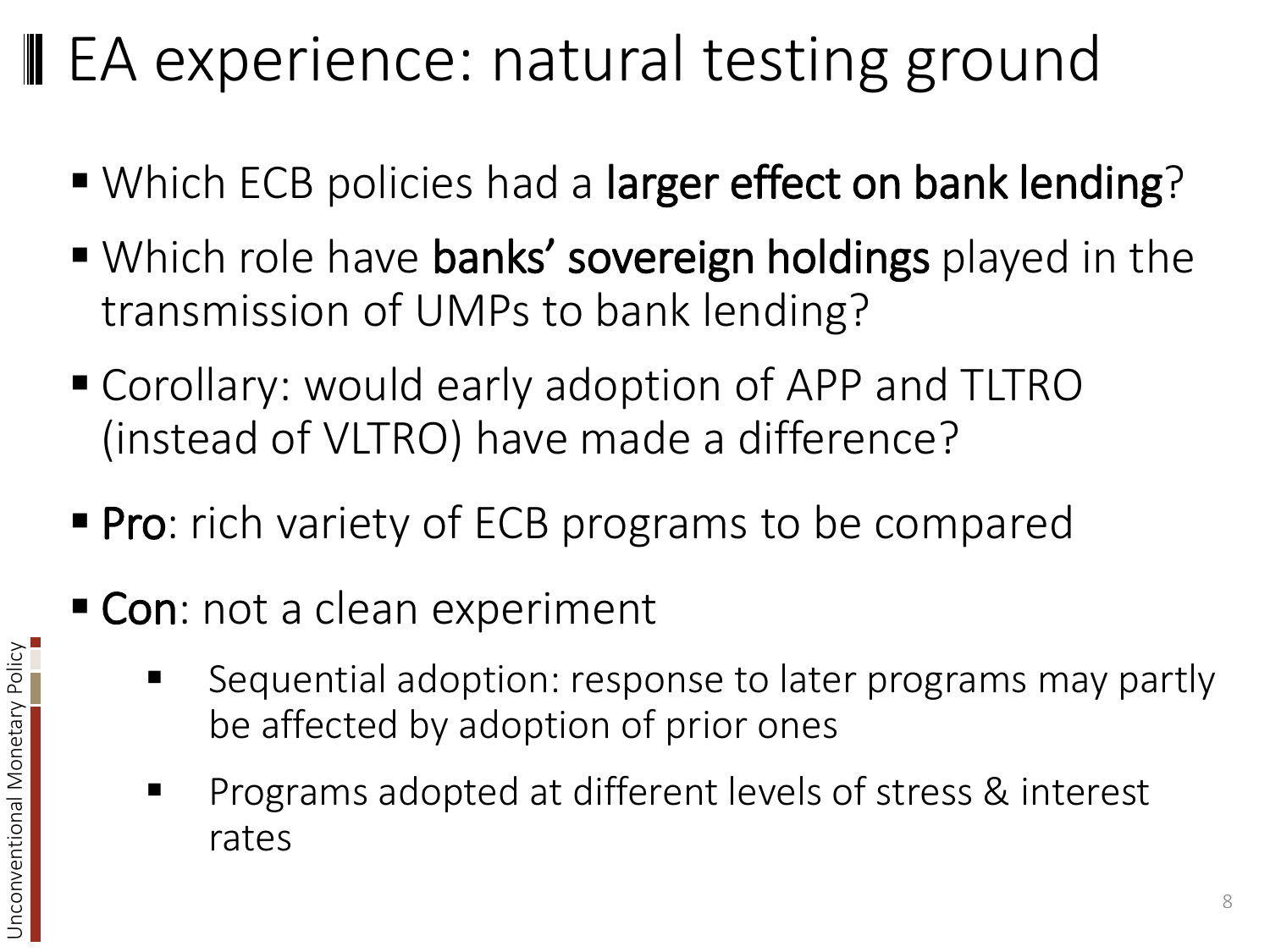# 2. UMPs: which effects on bank lending?

- Benchmark: irrelevance/neutrality of UMPs under complete and perfect markets (Wallace, 1981)
	- MM "homemade arbitrage" argument: the private sector can "undo" any public *financial* policy (= change in the public sector's liability structure, with no change in fiscal policy)
- With frictions and/or incomplete markets, UMPs can affect interest rates and lending via 3 channels:
	- Expectation/signaling: signal of future monetary policies, e.g. purchase of LT debt lowers CB's incentive to raise interest rates
	- **Portfolio substitution**: change relative asset supplies  $\Rightarrow$  may affect yields of assets, including bank bonds and loans
	- Refinancing channel: increase supply and/or lower cost of CB's liquidity for banks  $\Rightarrow$  if constrained, may expand lending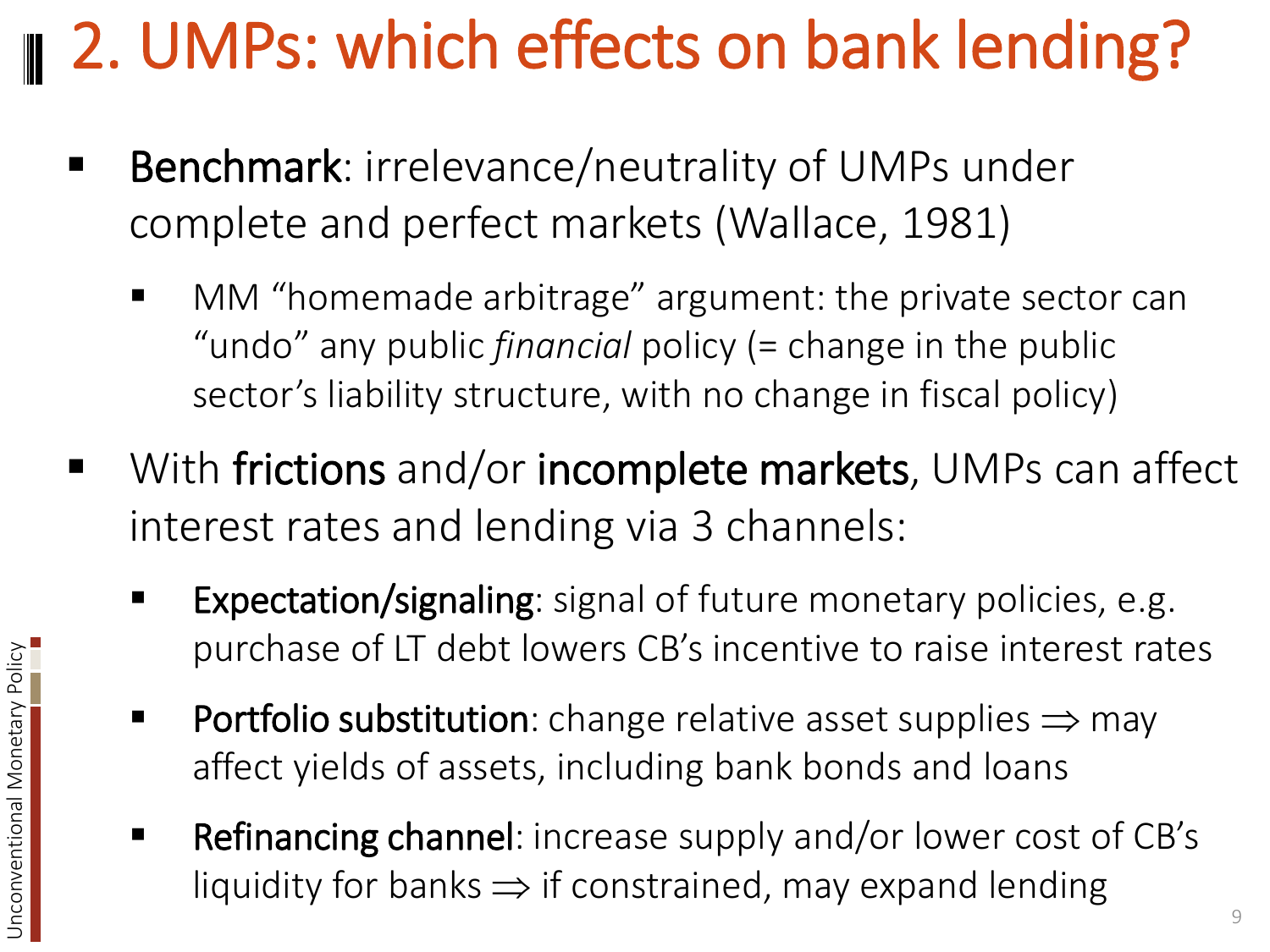## 2.1 QE/APP: yield-mediated effects



#### Evidence for EA:

- Albertazzi, Becker & Boucinha (2016): APP-induced portfolio revaluation raises purchase of low-priced securities in stressed countries, lending in non-stressed ones.
- Altavilla, Canova & Ciccarelli (2016): in response to APP, banks lower lending rates.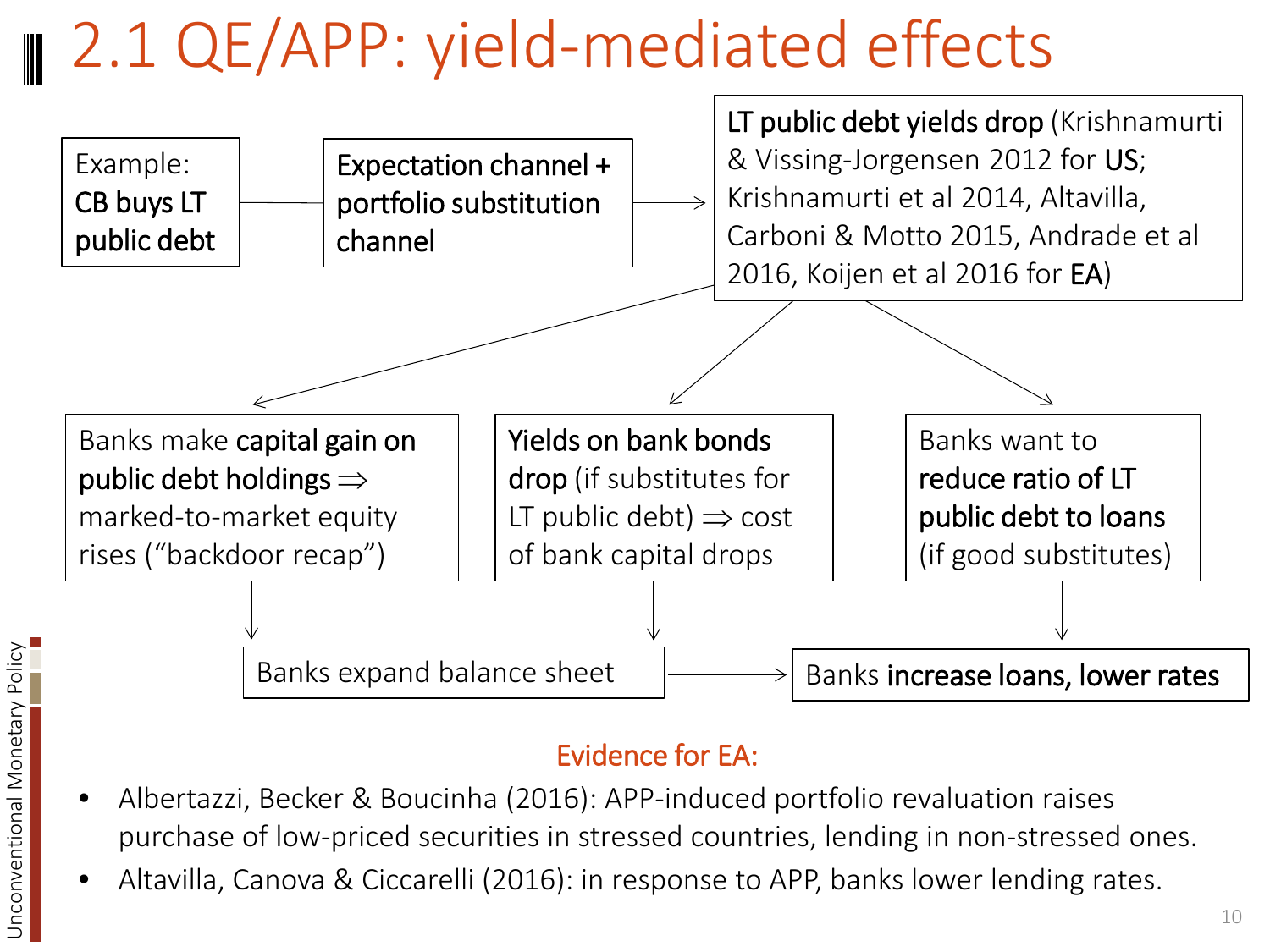## 2.2 QE/APP: refinancing effects



### Evidence for EA:

- Altavilla, Canova & Ciccarelli (2016): in respose to APP, banks lower lending rates.
- On indirect bank refinancing channel: self-reported evidence from Bank Lending Survey.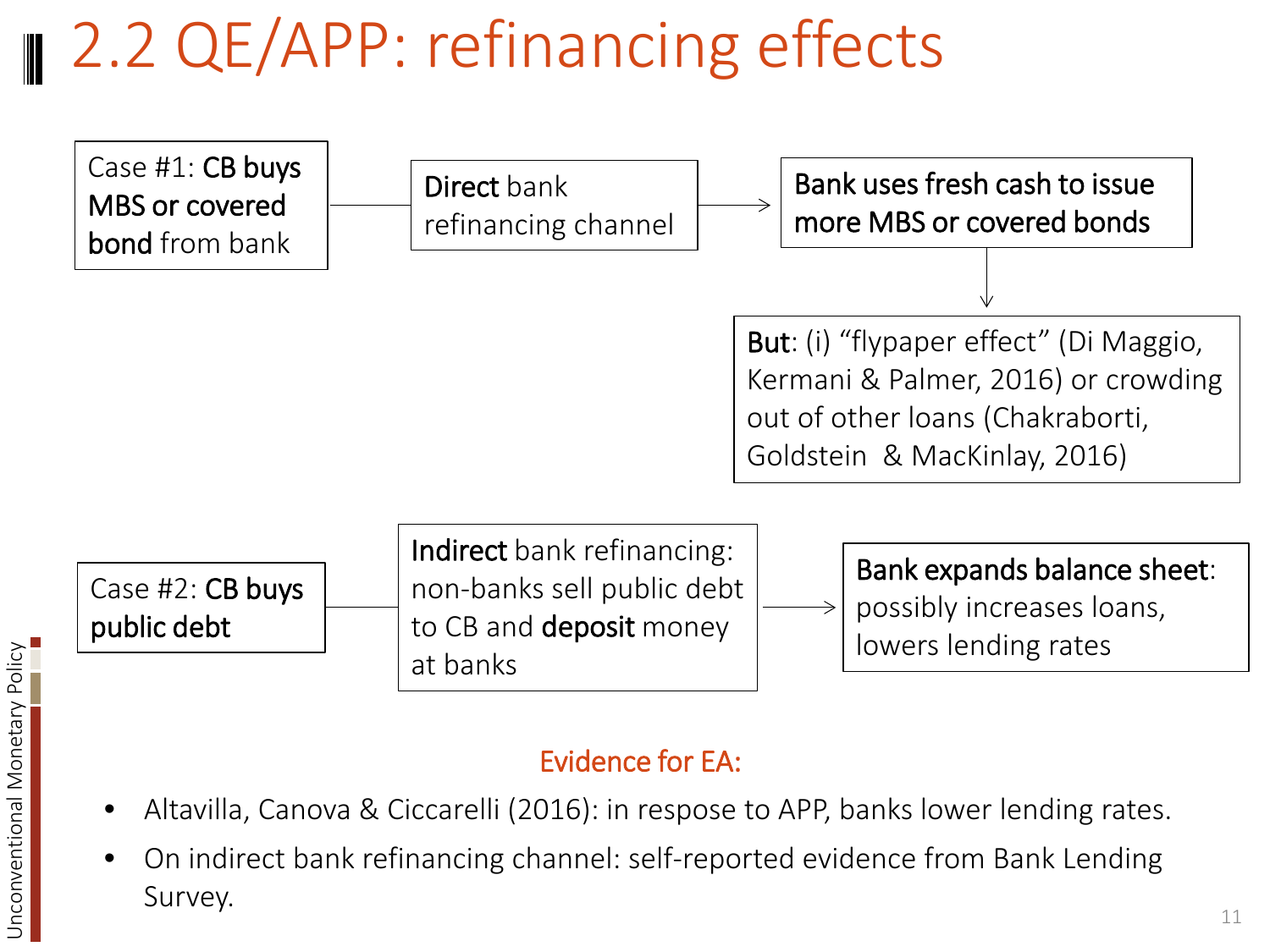## Bank deposit (indirect) channel

Sectoral contributions to M3 deposit growth (annual percentage changes, monthly)



Self-reported impact of the expanded APP on

banks' financial situation (BLS data)

- General equilibrium feedback: even if banks had not sold public debt to the ECB, the APP would have been effective…
- … but *in addition* banks *did* sell public debt to the ECB: portfolio rebalancing (Koijen et al., 2016) as well. More on this below…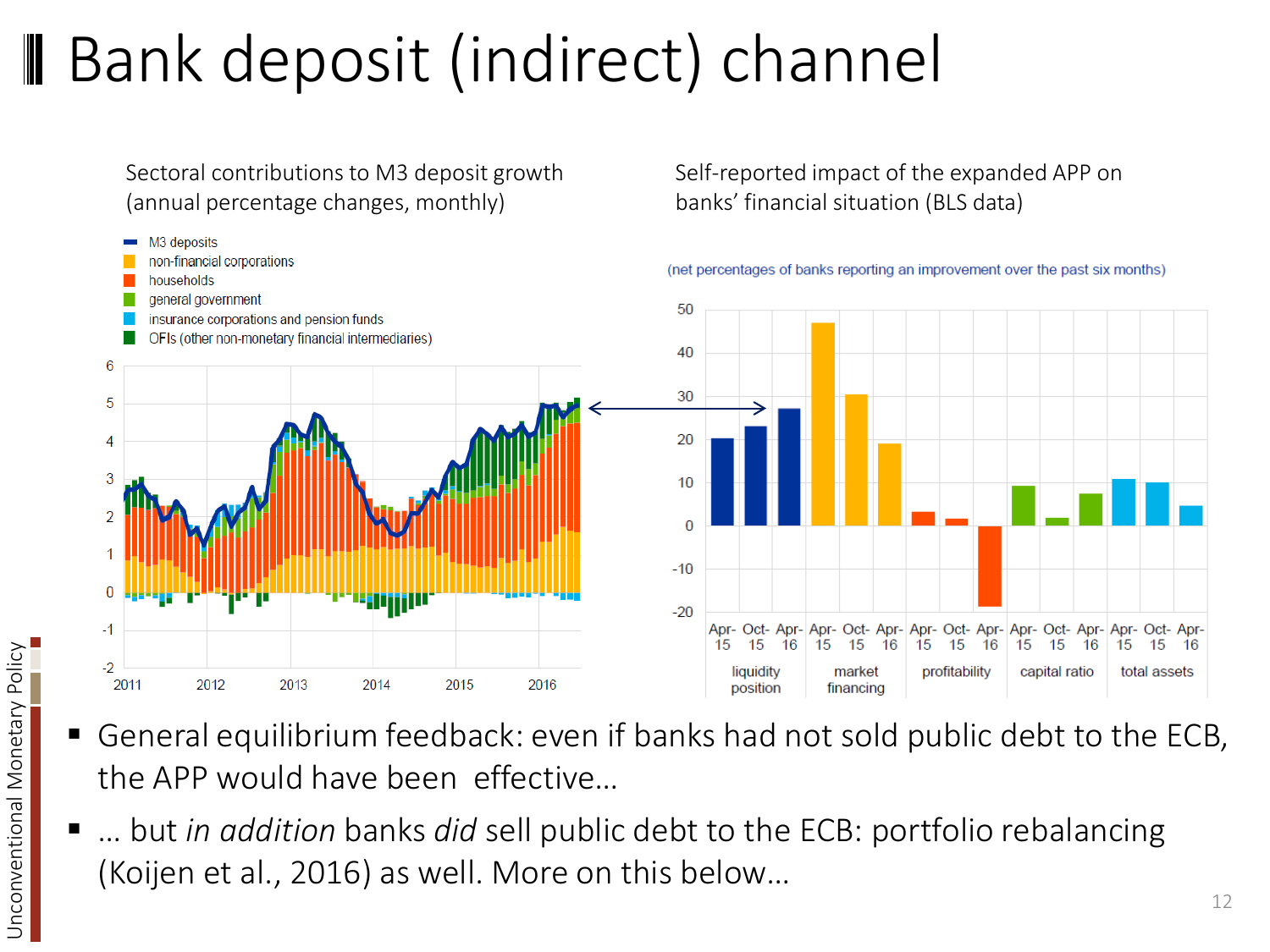## 2.3 LTRO: rebalancing and/or refinancing



### Evidence for EA:

- Andrade et al. (2015), Garcia-Posada & Marchetti (2015) and Carpinelli & Crosignani (2016): French. Spanish and Italian banks increased lending in response to the VLTRO of 2011-12.
- Crosignani, Faria-e-Castro & Fonseca (2015) and Carpinelli & Crosignani (2016): Portuguese and Italian banks used some VLTRO financing to buy domestic sovereign bonds ("leakage"). On this, see also Drechsler et al. (2016) and Altavilla et al. (2015).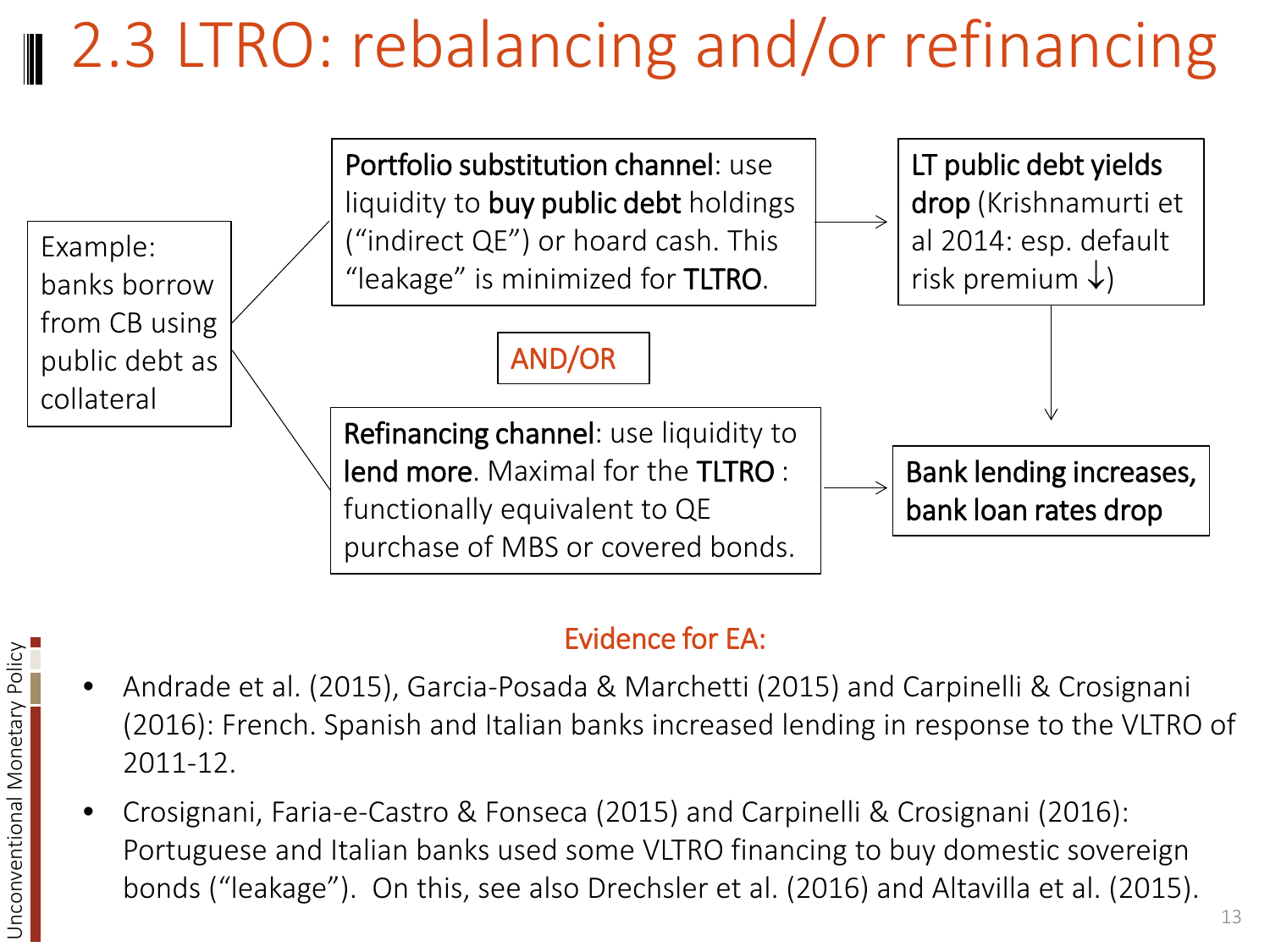## TLTRO: EA bank survey responses

Use of liquidity from TLTRO and expanded APP (% of BLS respondents, referring to previous 6 months)



Impact of TLTRO and expanded APP on loan rates (% of BLS respondents, referring to previous 6 months)



- Functionally equivalent to APP: both TLTRO and APP have contributed to (i) bank lending and (ii) reduction of loan rates, especially to firms
- But TLTRO has affected a larger number of banks: more widespread and direct refinancing effect than the APP, which consists mainly of public debt purchases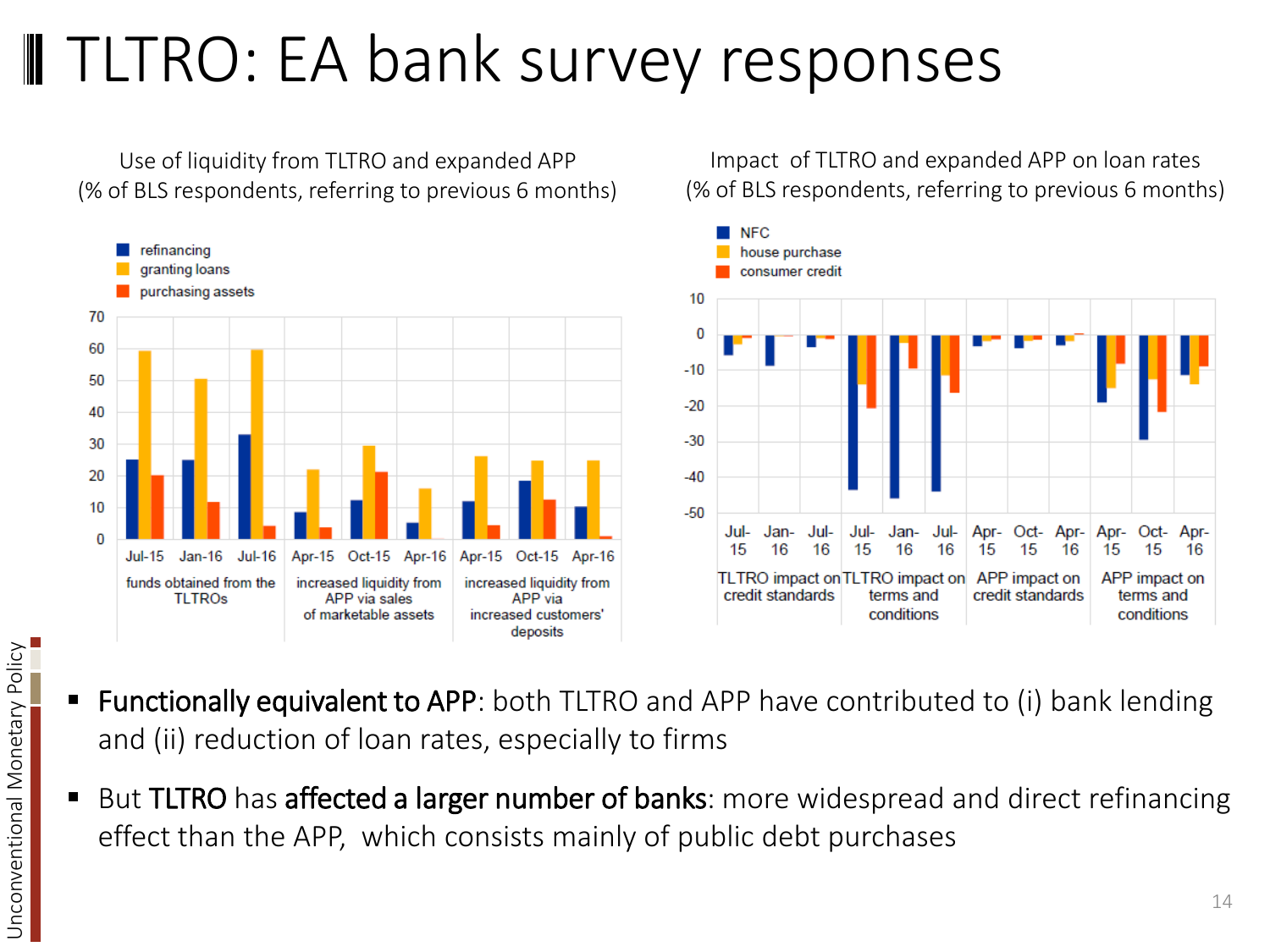## 2.4 OMT: pure announcement effect



#### Evidence for EA:

- Acharya et al. (2015): due to their large domestic sovereign holdings, the OMT announcement led to a "backdoor recapitalization" of stressed-country banks , which led to an increased supply of bank loans
- Altavilla, Pagano & Simonelli (2015): this backdoor recapitalization is just the "other side of the coin" of the previous amplification due to the drop in the value of banks' sovereign holdings, which had amplified the drop in lending in stressed countries.

15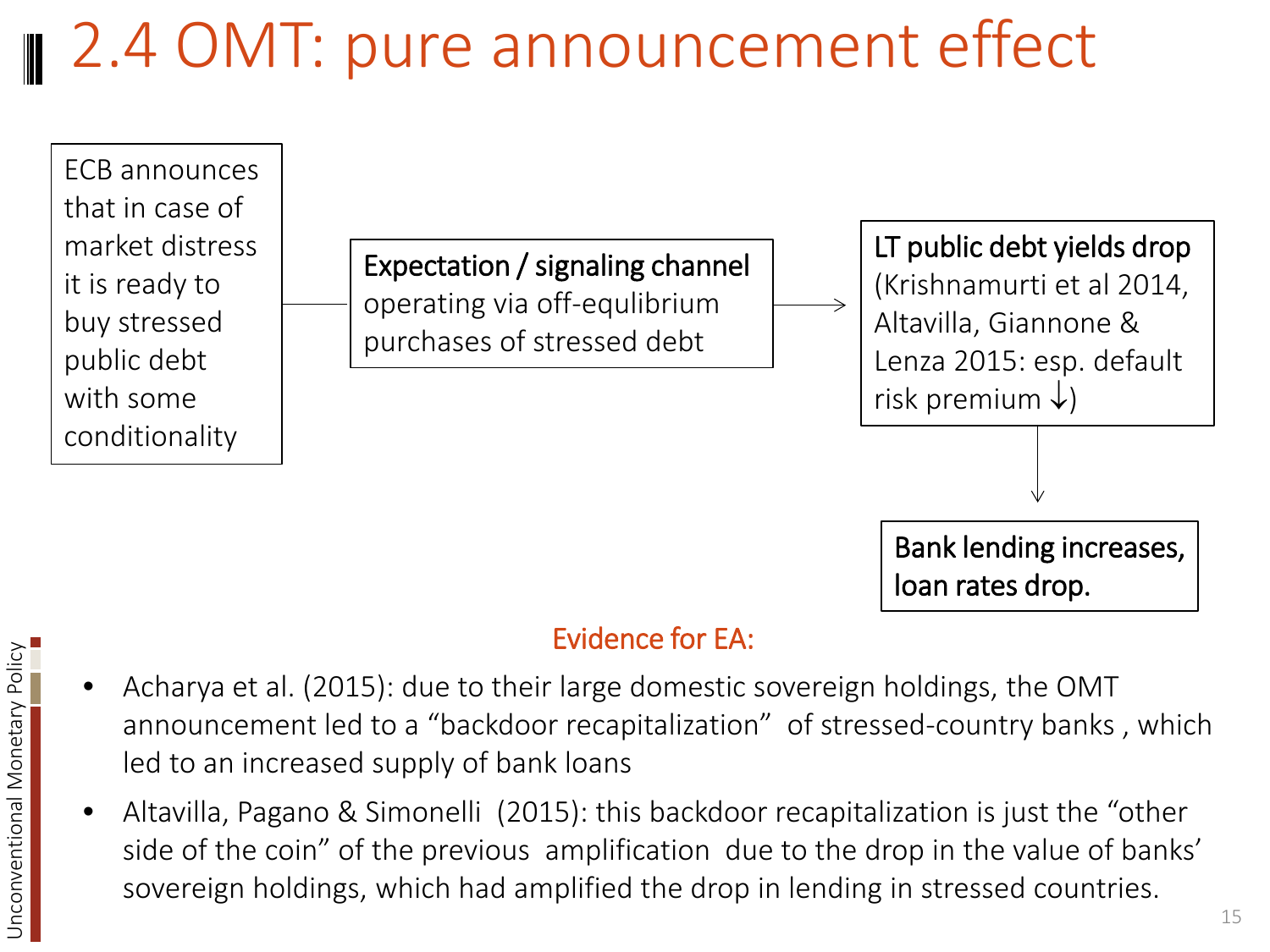#### Estimated amplification effect in stressed countries



Source: Altavilla, Pagano & Simonelli, 2015.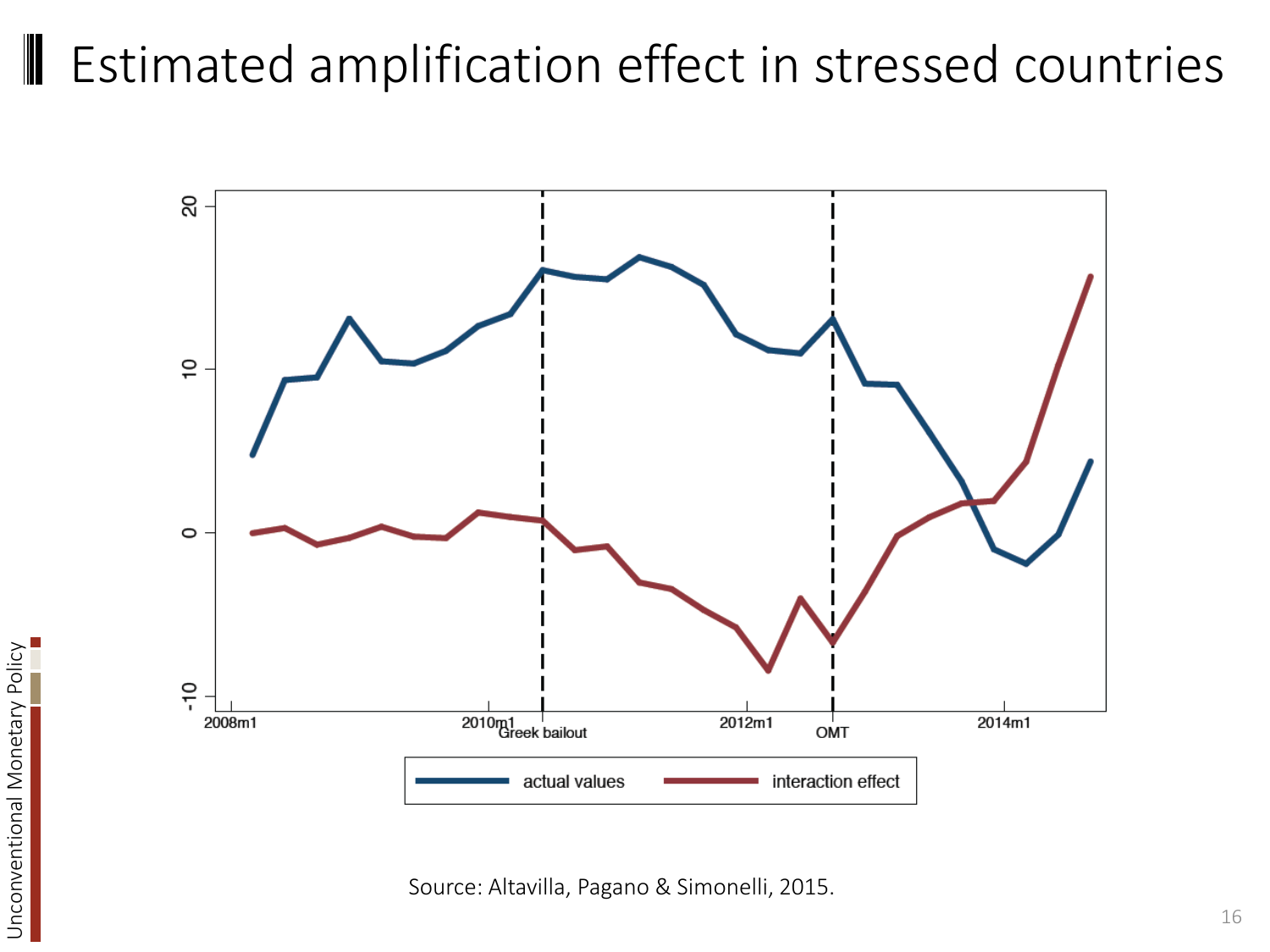## **13. Estimating lending responses to UMPs**

- Identification of UMP shocks: high-frequency event study approach
- Monthly EA bank-level data for (i) loans to non-financial firms and households and (ii) sovereign holdings:
	- 144 (head) banks, from 2007 to 2016
- Panel VAR specification: allows us to compute impulse response to shocks by different subsets of banks:
	- based in different countries
	- with different characteristics or initial conditions (public/private, well/poorly capitalized): to be done!
- Compare responses to different types of UMP shocks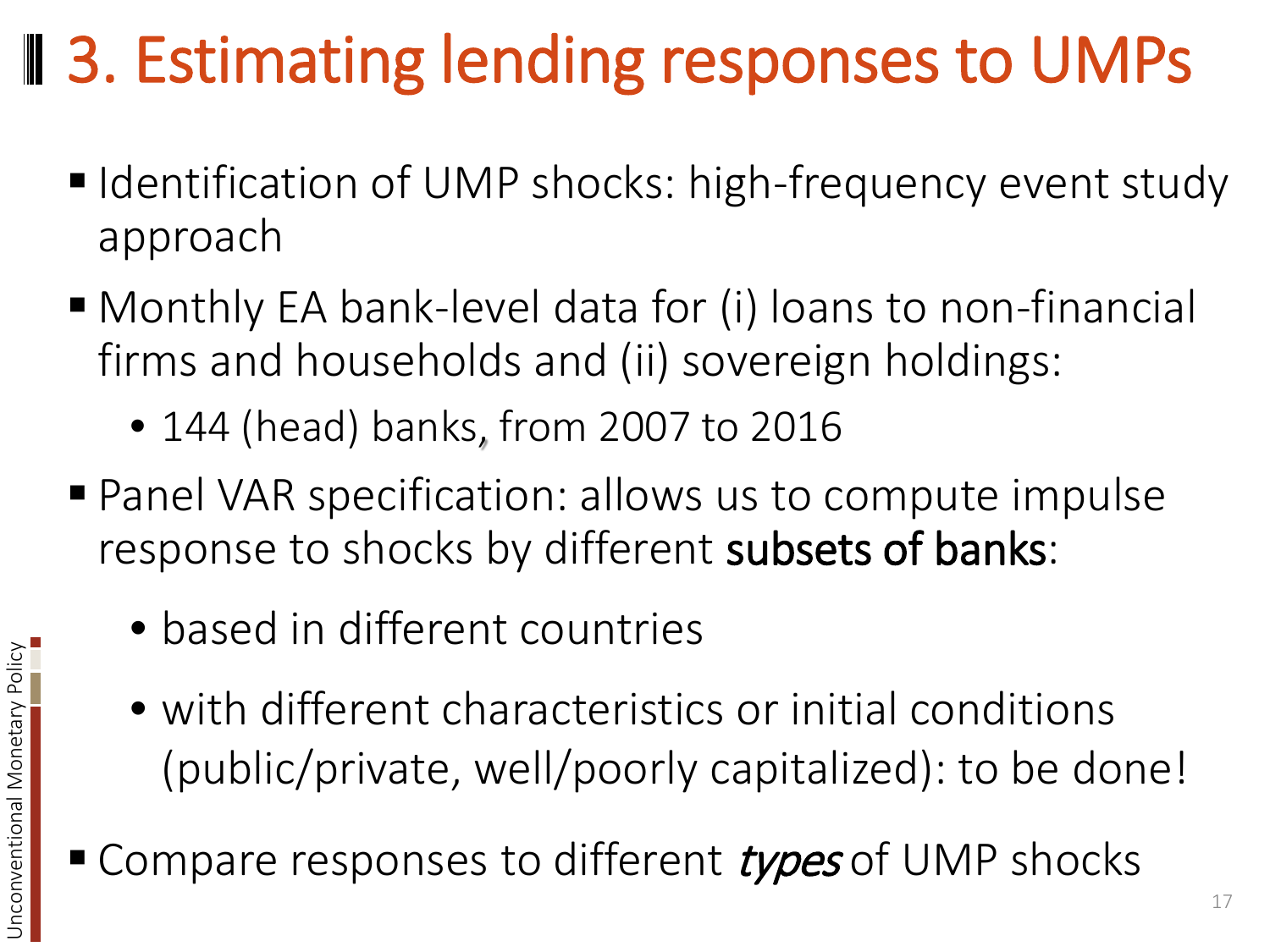### **B** 3.1 Growth of loans & sovereign holdings

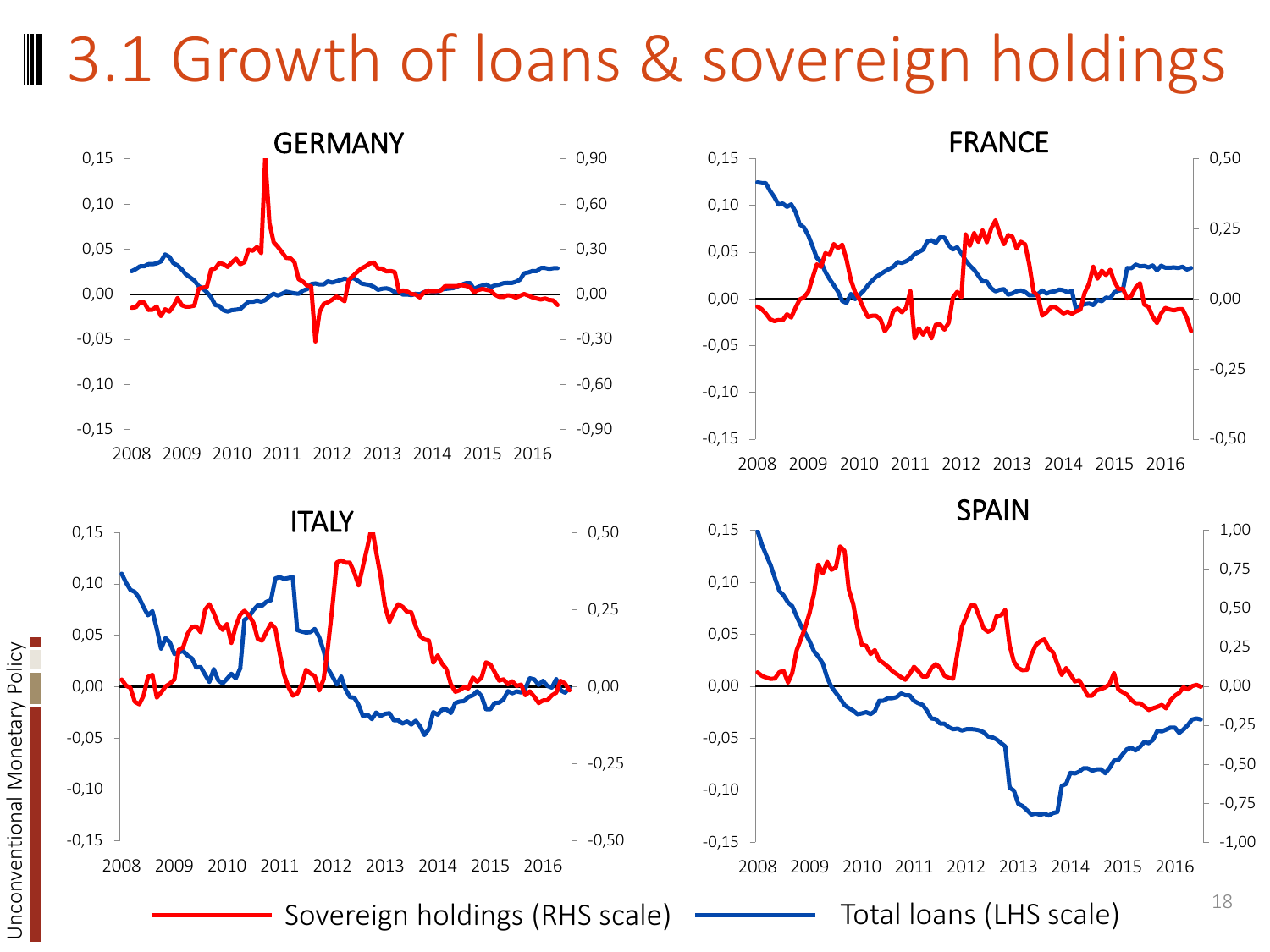### **3.2 Identification of UMP shocks**

### Example: 22 January 2015, announcement of APP

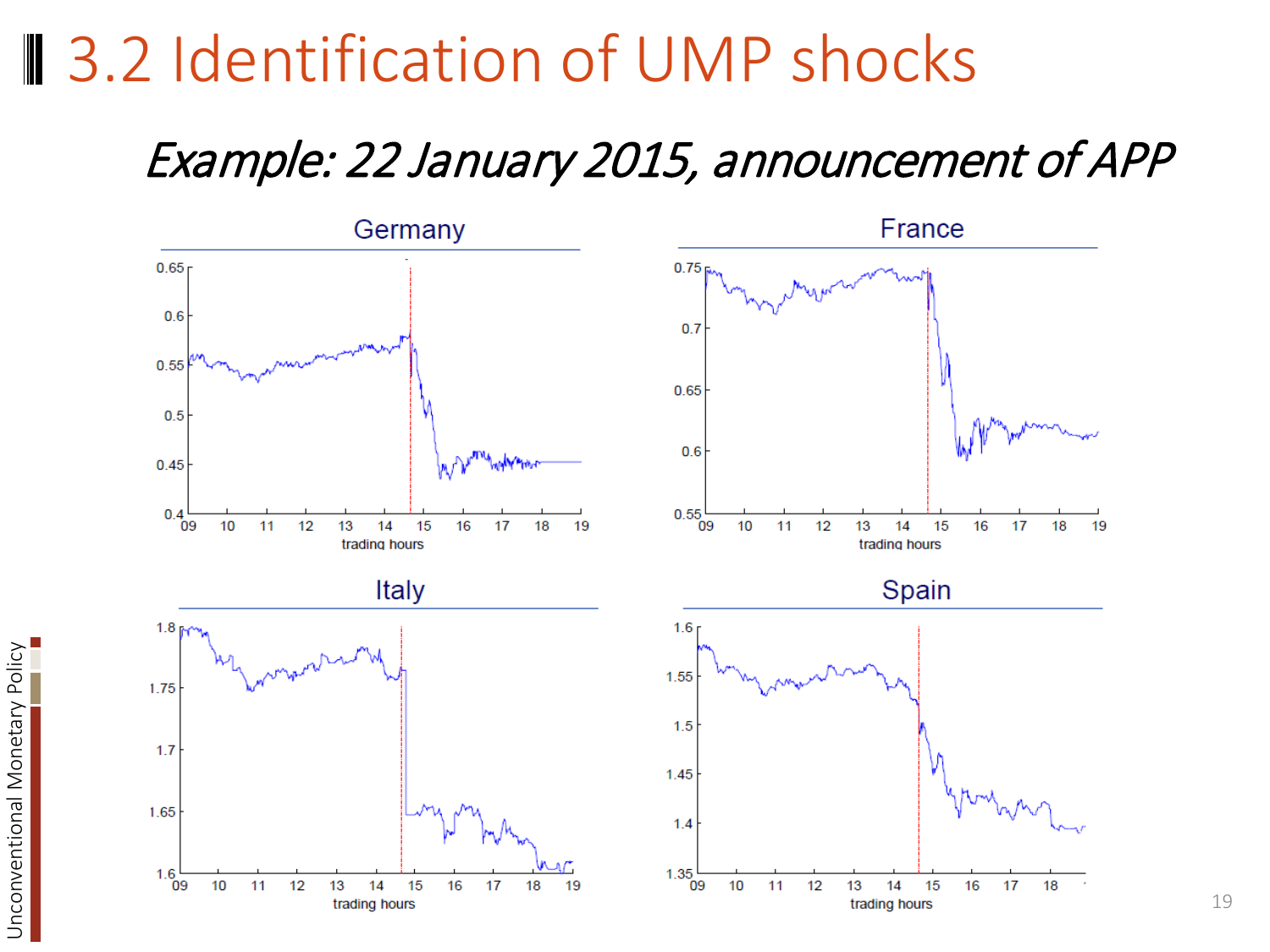**II** Event study methodology

$$
\Delta y_{c,t}^{sov} = \sum_{j=1}^{k} \alpha_{j,c} D_{j,t} + \sum_{s=1}^{m} \gamma_s News_{s,t} + \varepsilon_{c,t}
$$

 $\frac{\delta \Omega V}{\delta t}$  = daily change in country *c*'s 3-year sovereign yield 1 if  $t \in$  event set (with  $k = 25$ ) 0 otherwise ,  $\Delta y_{c,t}^{sov} =$  $D_{j,t}$  =

surprise component of macro release (with *m* = 40)  $News_{s,t} =$ 

See Altavilla & Giannone (2016), "The Effectiveness of Non-standard Monetary Policy Measures: Evidence from Survey Data," *Journal of Applied Econometrics.*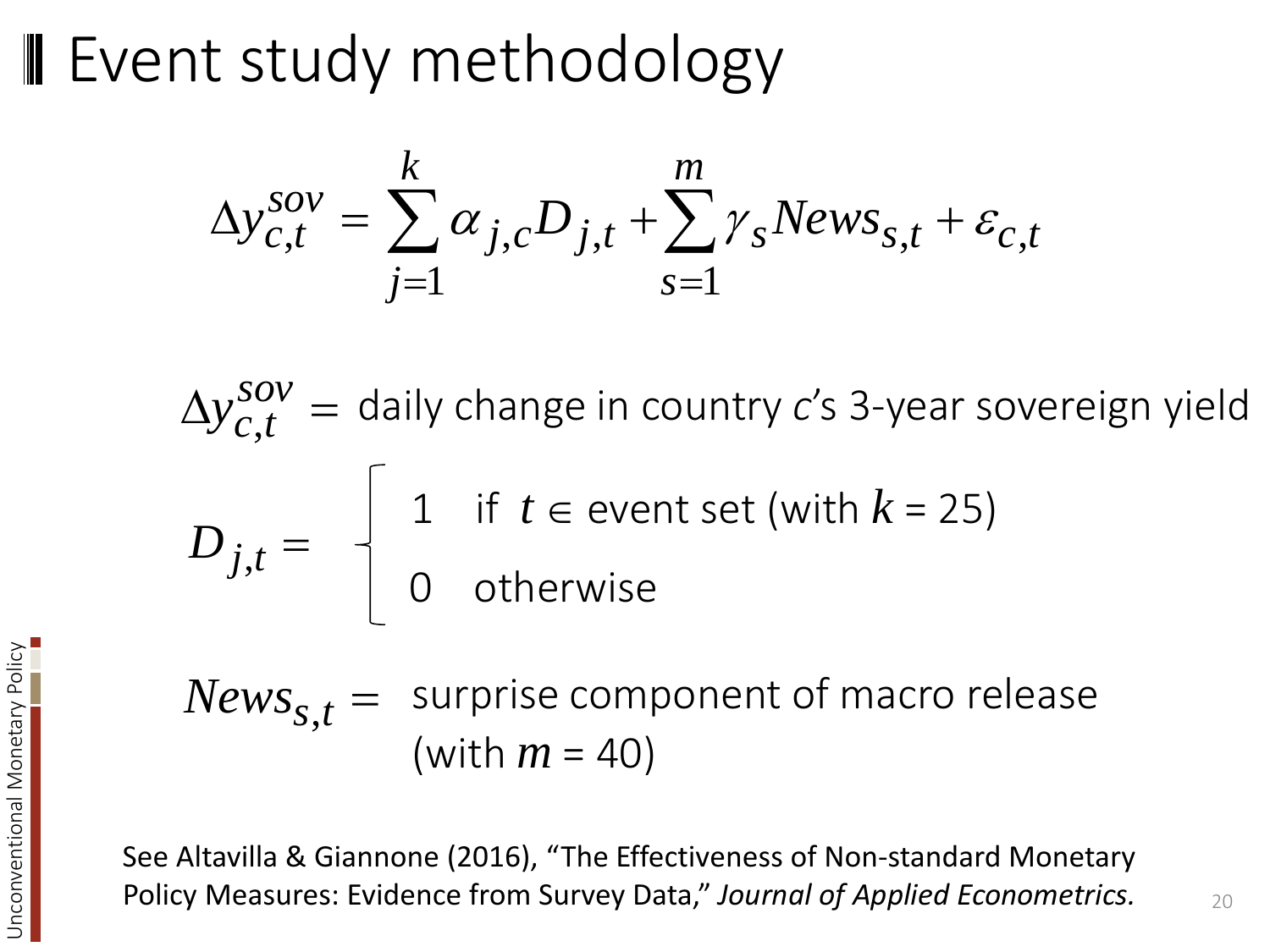### 3-year sovereign yield  $(\Delta y_{c,t}^{sov})$  $\Delta y_{c,t}^{sov}$



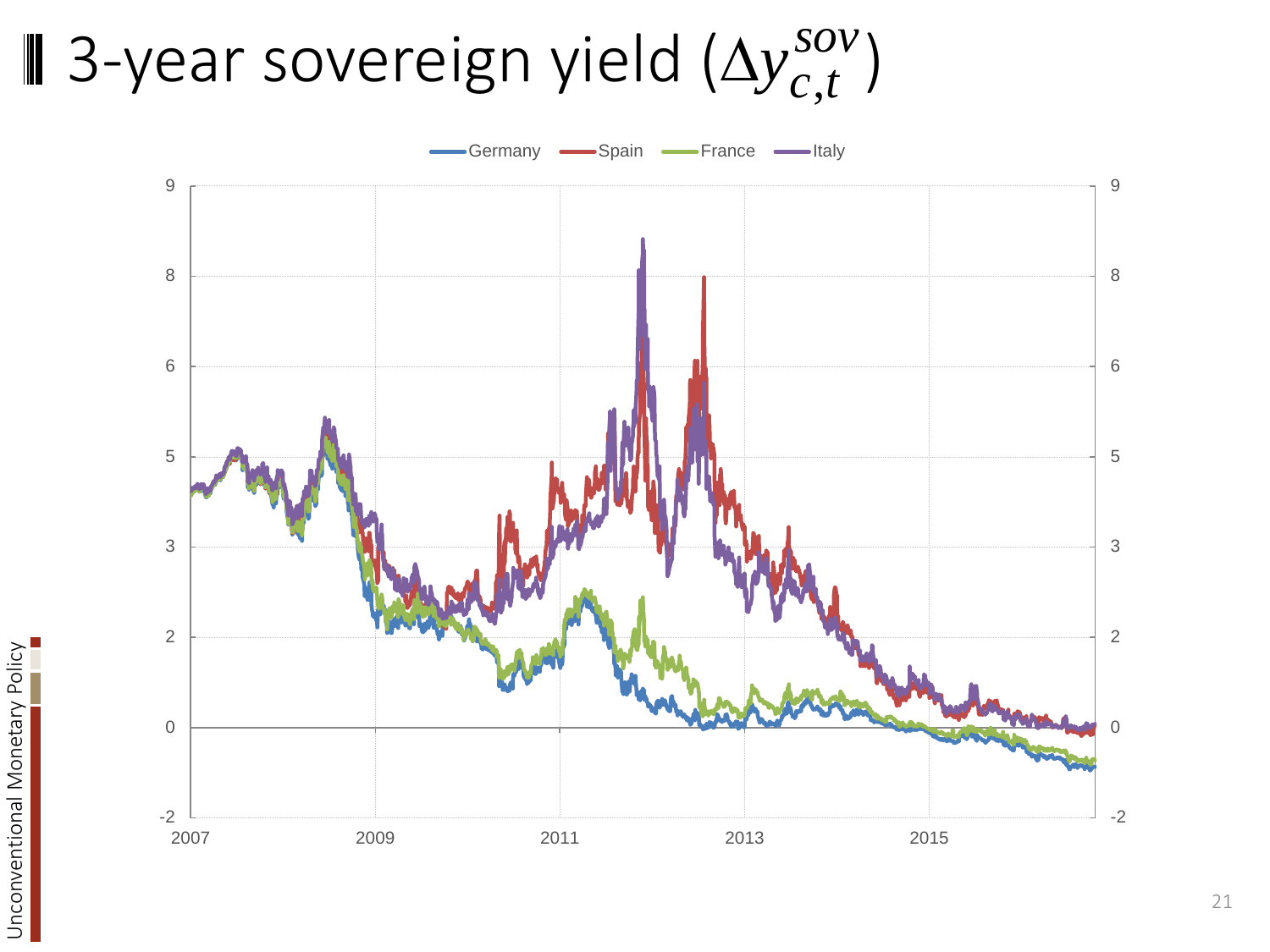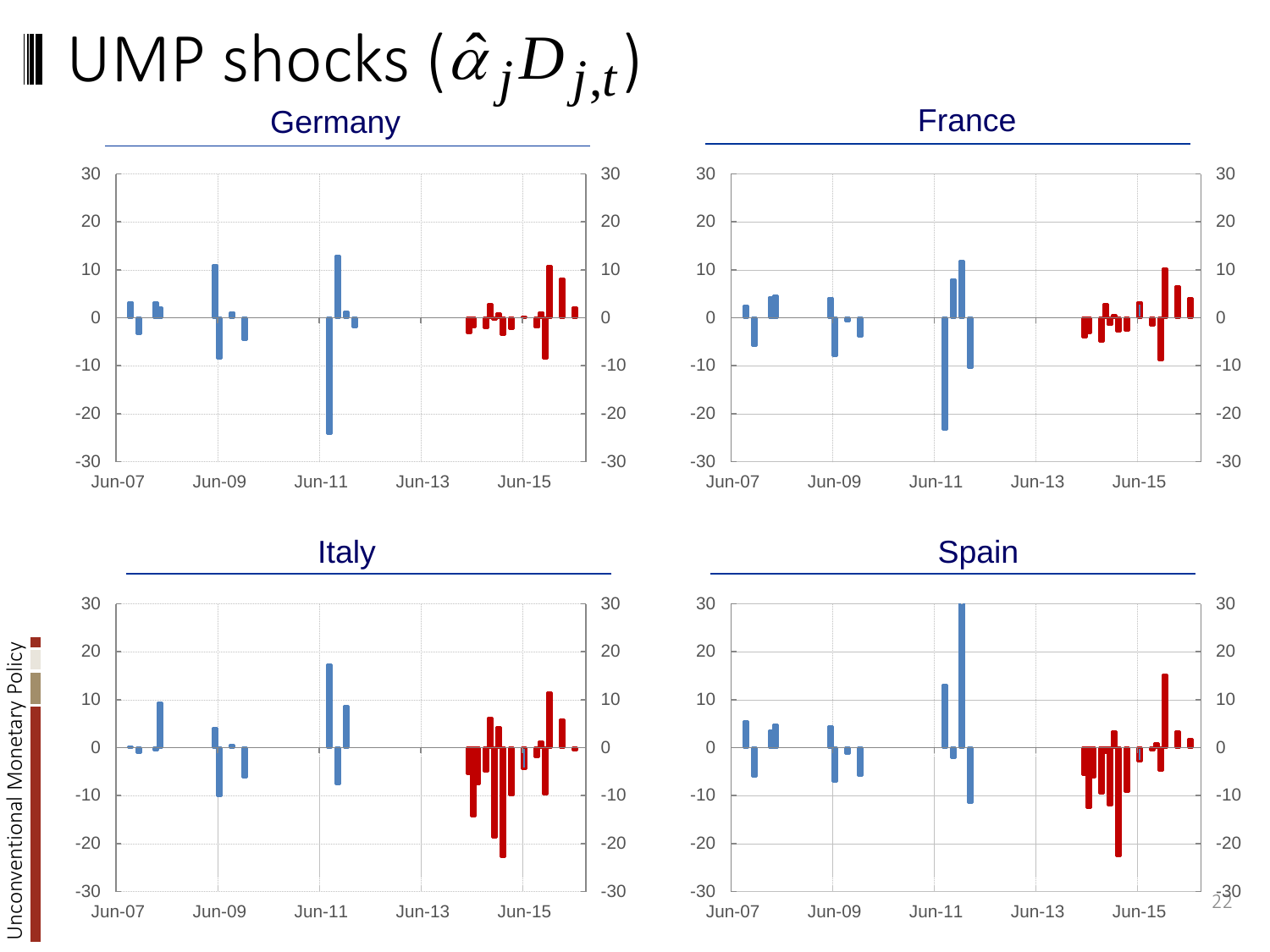**3.3 Panel VAR specification** 

$$
Y_{ict} = A_{ic0} + A_{ic1}(L)Y_{ict-1} + B_{ci}(L)X_{ct-1} + \varepsilon_{ict}
$$
  

$$
X_{ct} = \rho_c(L)X_{ct-1} + \eta_{ct}
$$

- $i = 1, ..., 144$   $c = 1, ..., 8$   $t =$  July 2007, ..., August 2016 banks countries months
	- yearly growth of bank *i*'s domestic sovereign holdings
- yearly growth of bank *i*'s loans to non-financial firms and households in country *c* and month *t*  $Y_{ict} =$ 
	- monetary policy shock in country *c* and month *t* (from event study)
	- unemployment rate in country *c* and month *t*

 $X_{ct} =$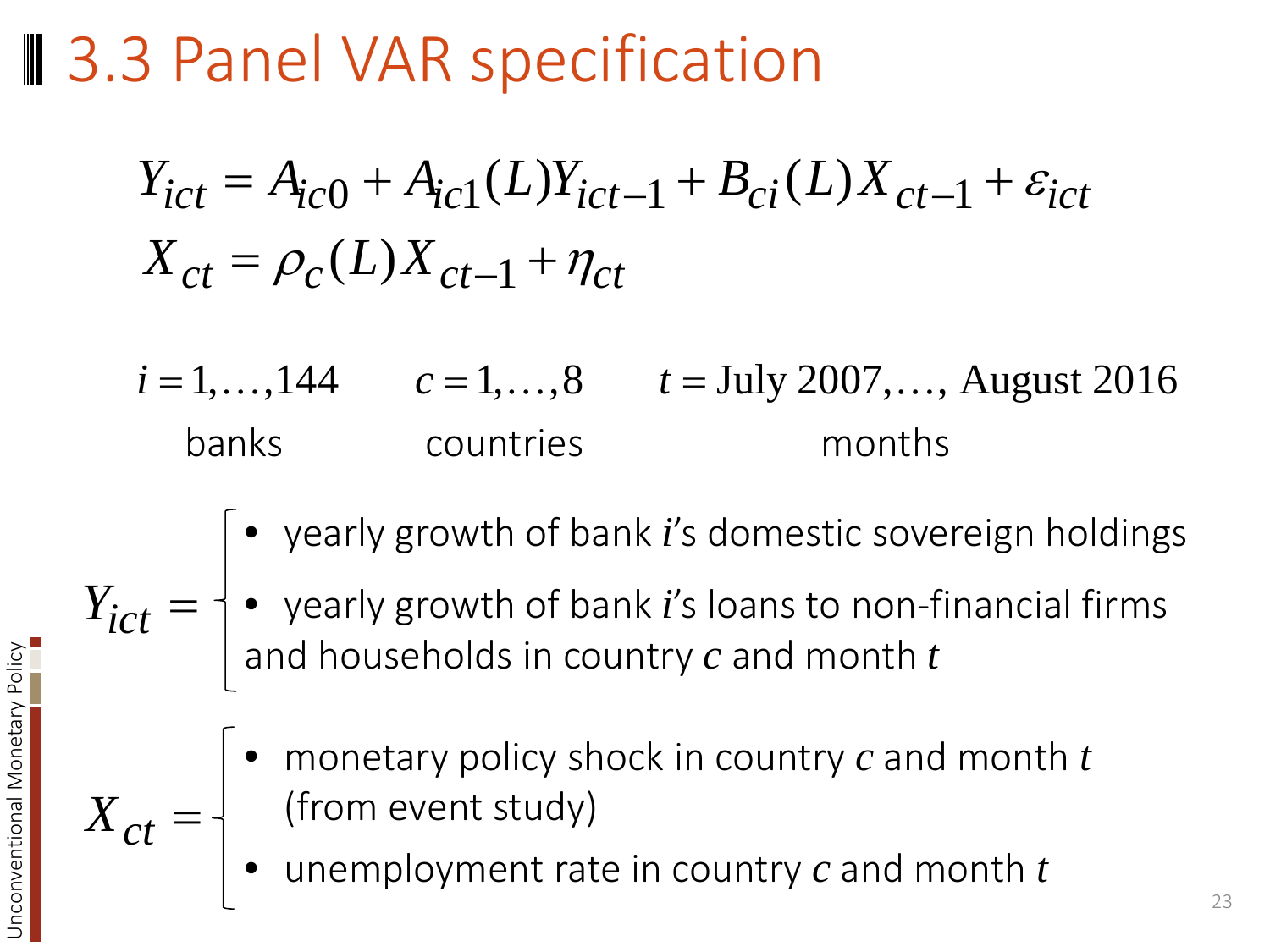## **Assumptions**

- For each bank, the dynamic interactions among endogenous variables follow an unrestricted VAR
- **Block-recursive structure:** 
	- country-level variables are affected only by their own lags
	- bank-level variables are affected *both* by their own lags *and* by country-level variables
- We want to ensure that differences in bank lending responses do not reflect differences in the countrylevel dynamics of sovereign yields
	- $\Rightarrow$  constrain  $\rho_c$  to be equal to the median for all banks irrespective of country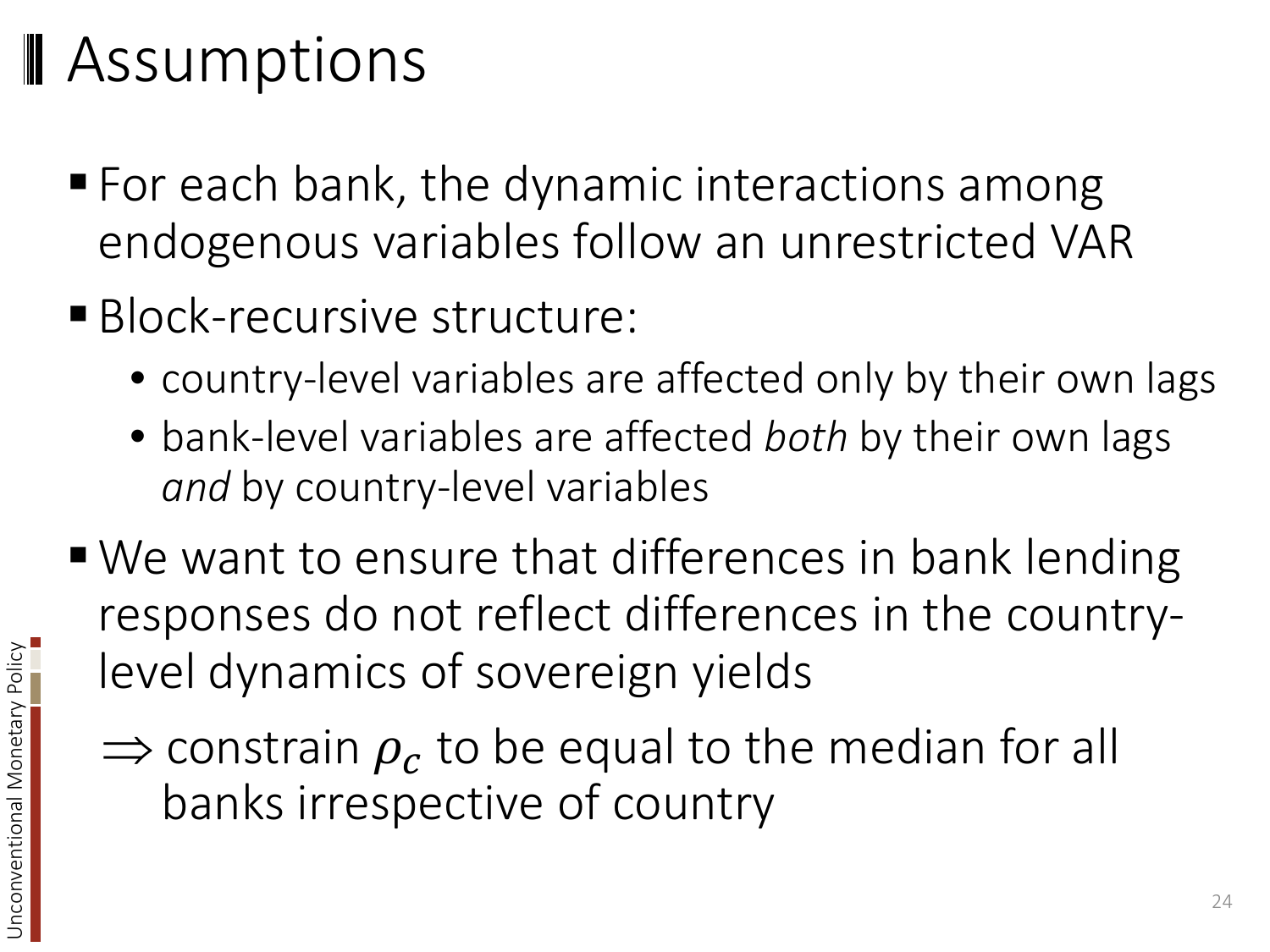### **Ⅱ** 3.4 Estimated impact of UMP shocks

- **Question #1:** How did UMPs affect bank lending and domestic sovereign holdings?
	- Estimate VAR for each bank with Bayesian technique
	- Compute the IRFs for each bank
	- Group banks' IRFs by stressed / non-stressed countries
- Question #2: How would the lending of bank *i* have reacted to the UMP if it had not changed its holdings of domestic sovereign debt?
	- *Constrain* to zero the response of its sovereign debt holdings
	- Compute the IRFs for each bank
	- Group banks' IRFs by stressed / non-stressed countries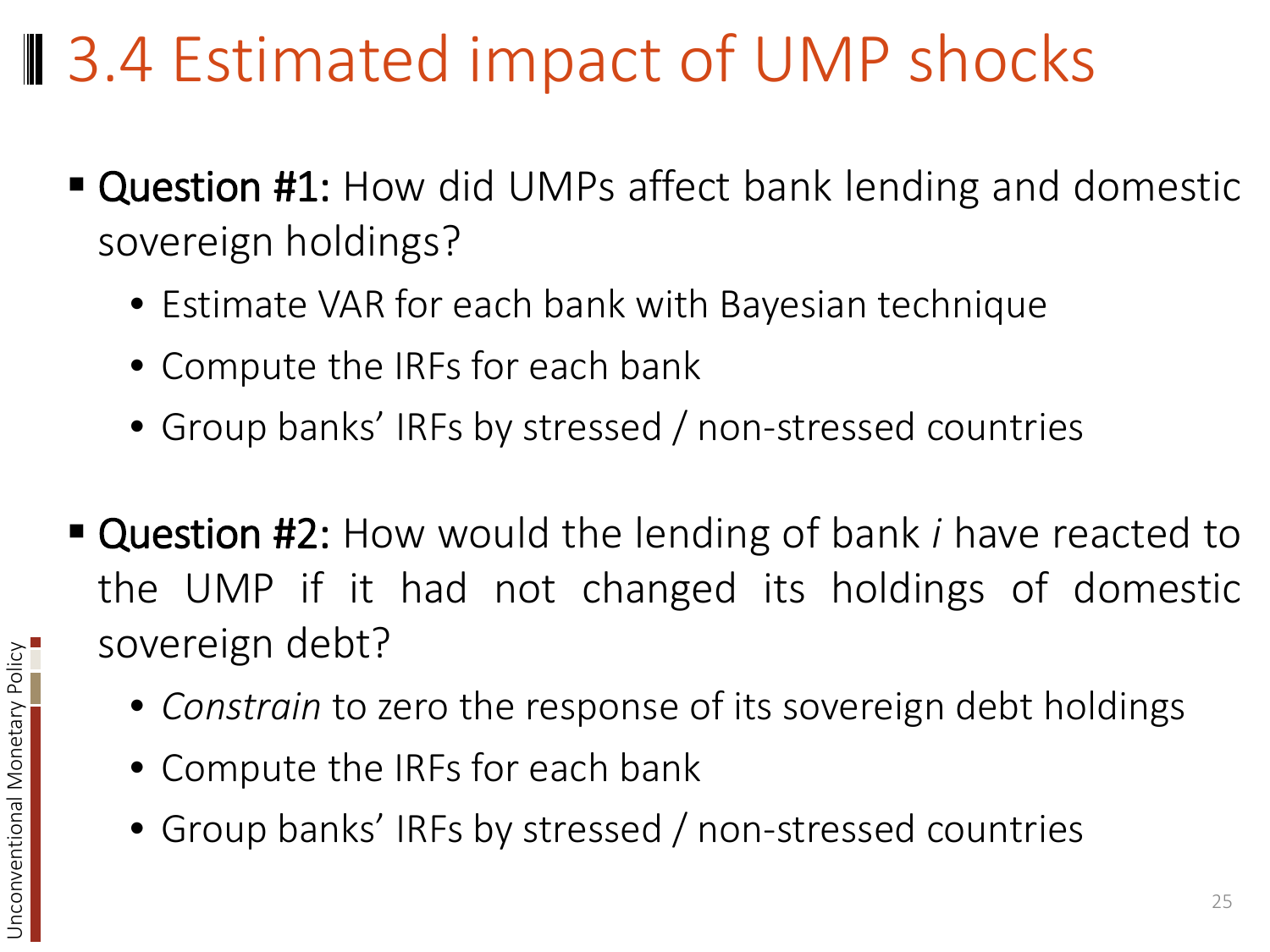### ■ Q #1: effects of the LTRO?

#### Sovereign debt holdings and a settlement of the solution of the lending

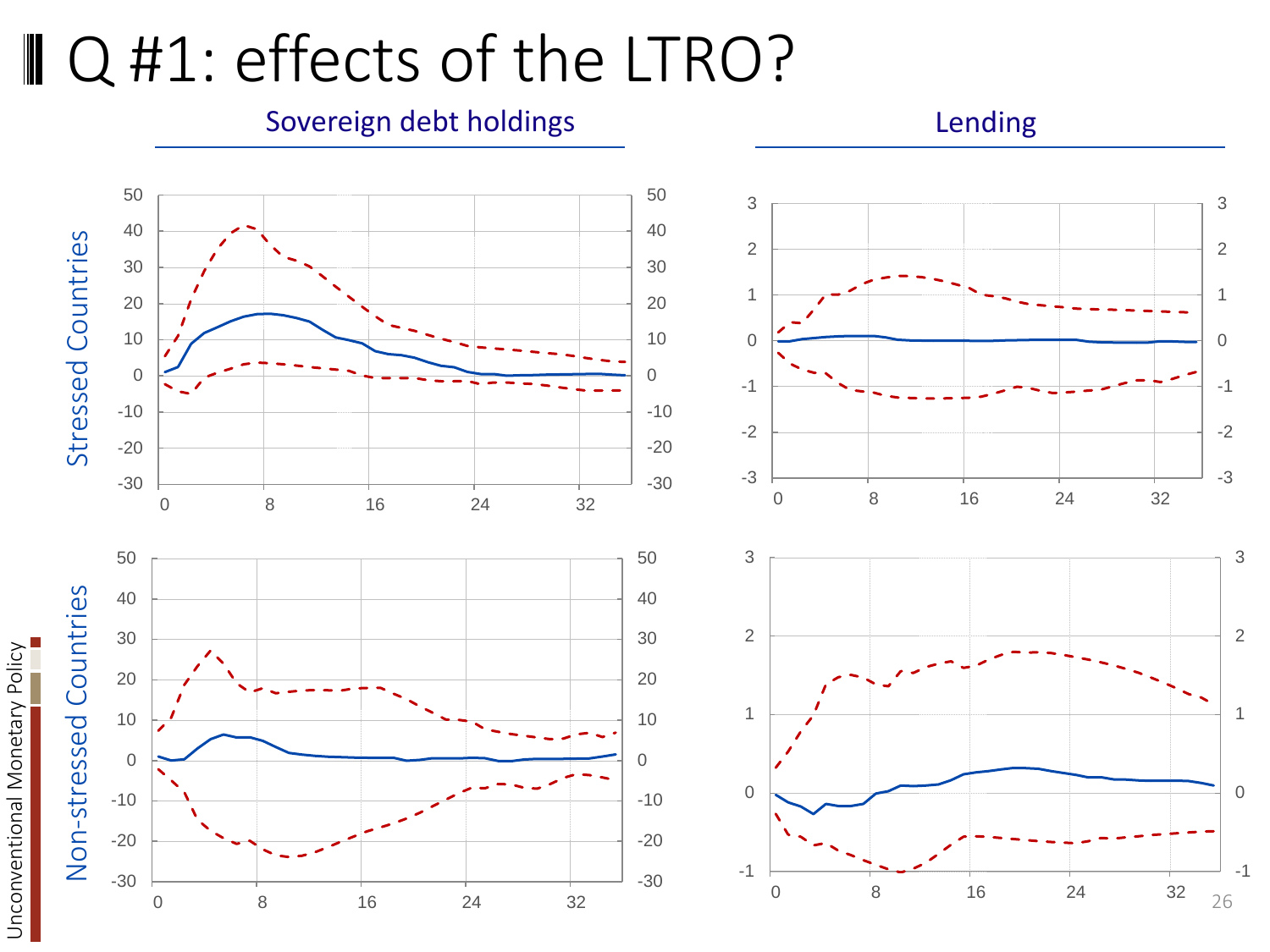### I LTRO bank-level responses, stressed countries

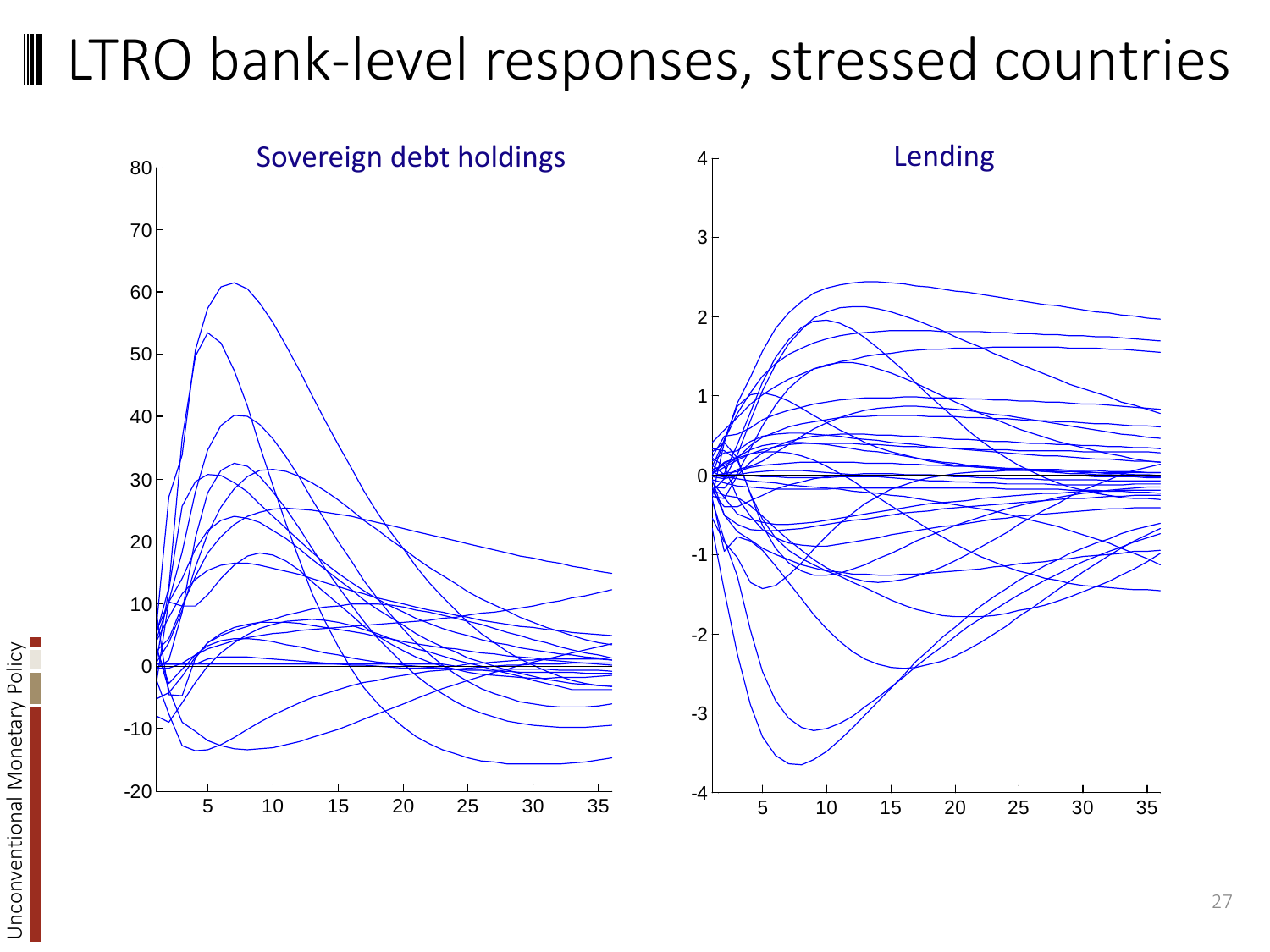## ■ Q #2: LTRO with constant sov. holdings?

#### Lending with *unconstrained* sov. holdings 3,0 3,0 3 Stressed Countries 2,5 2,5 Stressed Countries 2 2,0 2,0 1 1,5 1,5 0 1,0 1,0 -1 0,5 0,5 -2 0,0 0,0 -0,5 -0,5 -3 0 8 16 24 32 0 8 16 24 32 3 3 3 Non-stressed Countries Non-stressed Countries 2 2

-1

0

1



-3

3

-2

-1

0

1

2

3

#### Lending with *constrained* sov. holdings

1 9 17 25 33



-1

0

1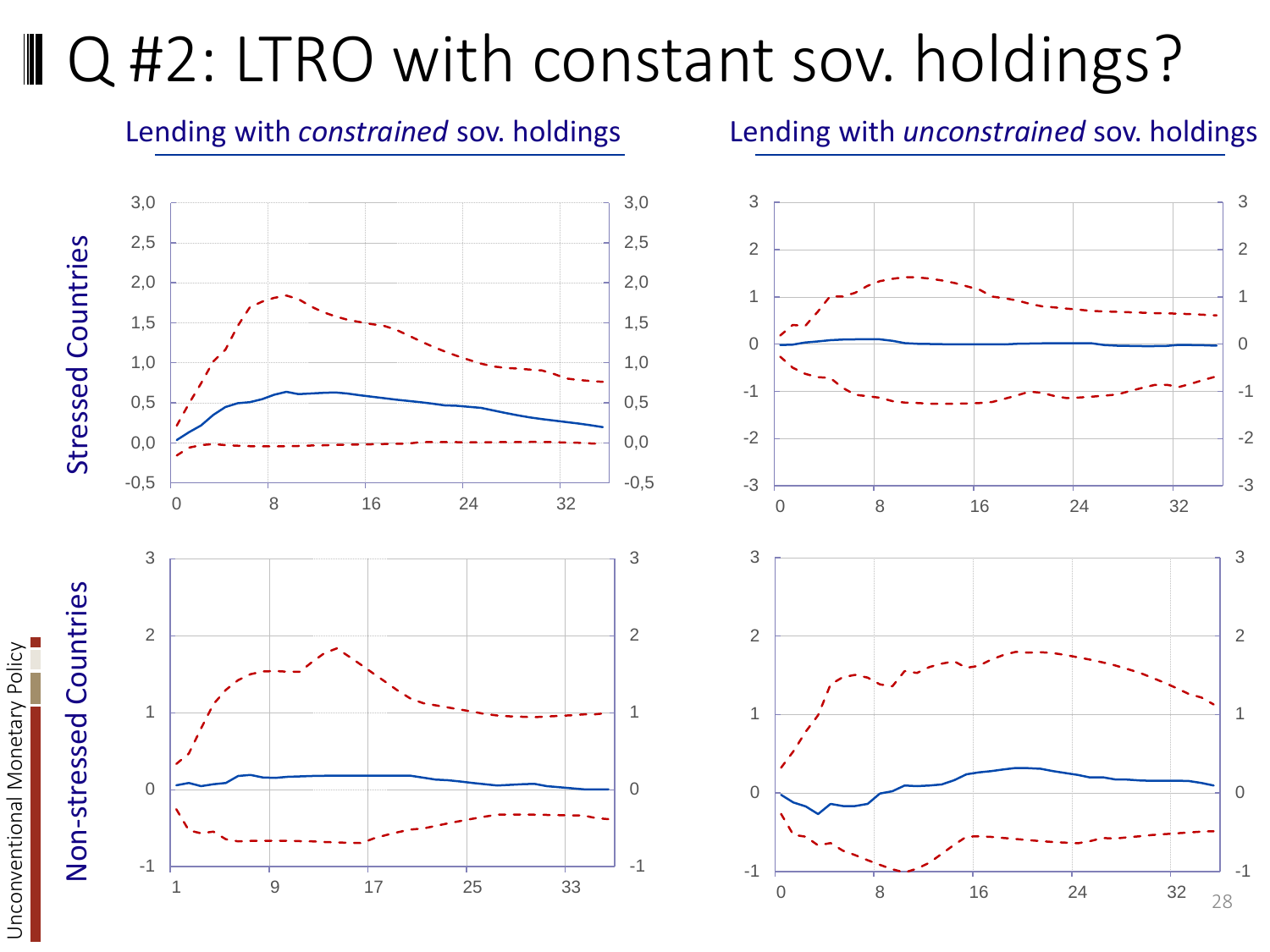### Constrained *vs.* unconstrained bank-level lending responses to LTRO, stressed countries

Lending with *constrained* domestic sovereign holdings



Unconventional Monetary Policy

Unconventional Monetary Policy

Lending with *unconstrained* domestic sovereign holdings



29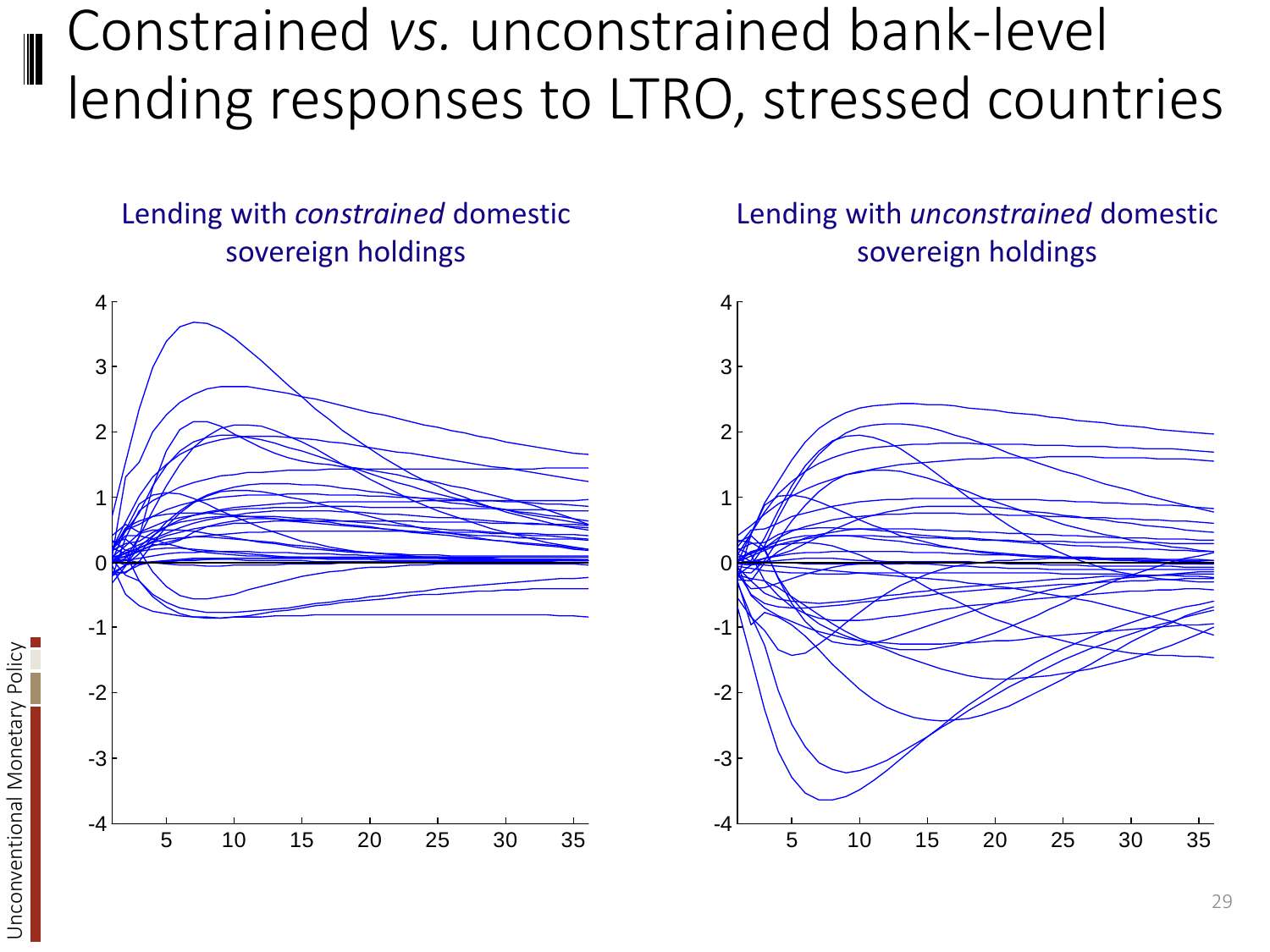## **Re-cap: responses to LTRO**

- Only statistically significant response: increase in domestic sovereign holdings of stressed-country banks
- Great heterogeneity in the responses of stressed-country banks – both for lending and sovereign debt holdings:
	- in particular, two groups of banks with sharply different responses of sovereign holdings: one that strongly increased them, and one that did not respond or reduced them slightly
- With sovereign holdings constrained to stay constant
	- lending by banks in stressed countries rises significantly
	- heterogeneity in their responses is much reduced
	- lending by banks in non-stressed countries is unaffected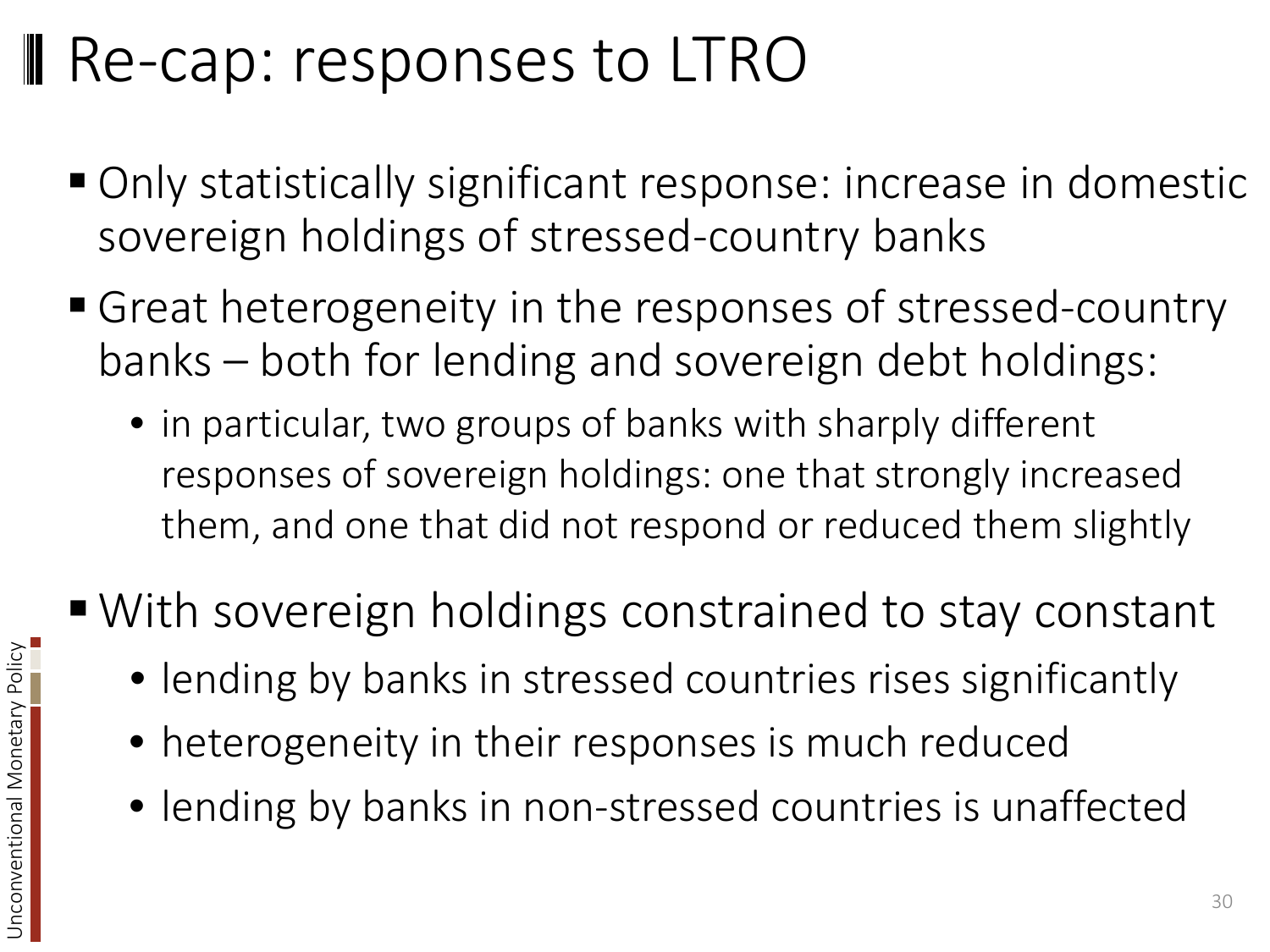### ■ Q #1: effects of the APP and the TLTRO?

Sovereign Holdings **Lending Lending** 3 5 5 0 0 Stressed Countries Stressed Countries 2 -5 -5 -10 -10 1 -15 -15 -20 -20 0 -25 -25 -1 -30 -30 0 8 16 24 32 3 25 25 Non-stressed Countries Non-stressed Countries 15 15 2 5 5 -5 1 -5 -15 0 -15 -25 -35 -25 -1

0 8 16 24 32

Unconventional Monetary Policy

Unconventional Monetary Policy



0 8 16 24 32

31

-1

3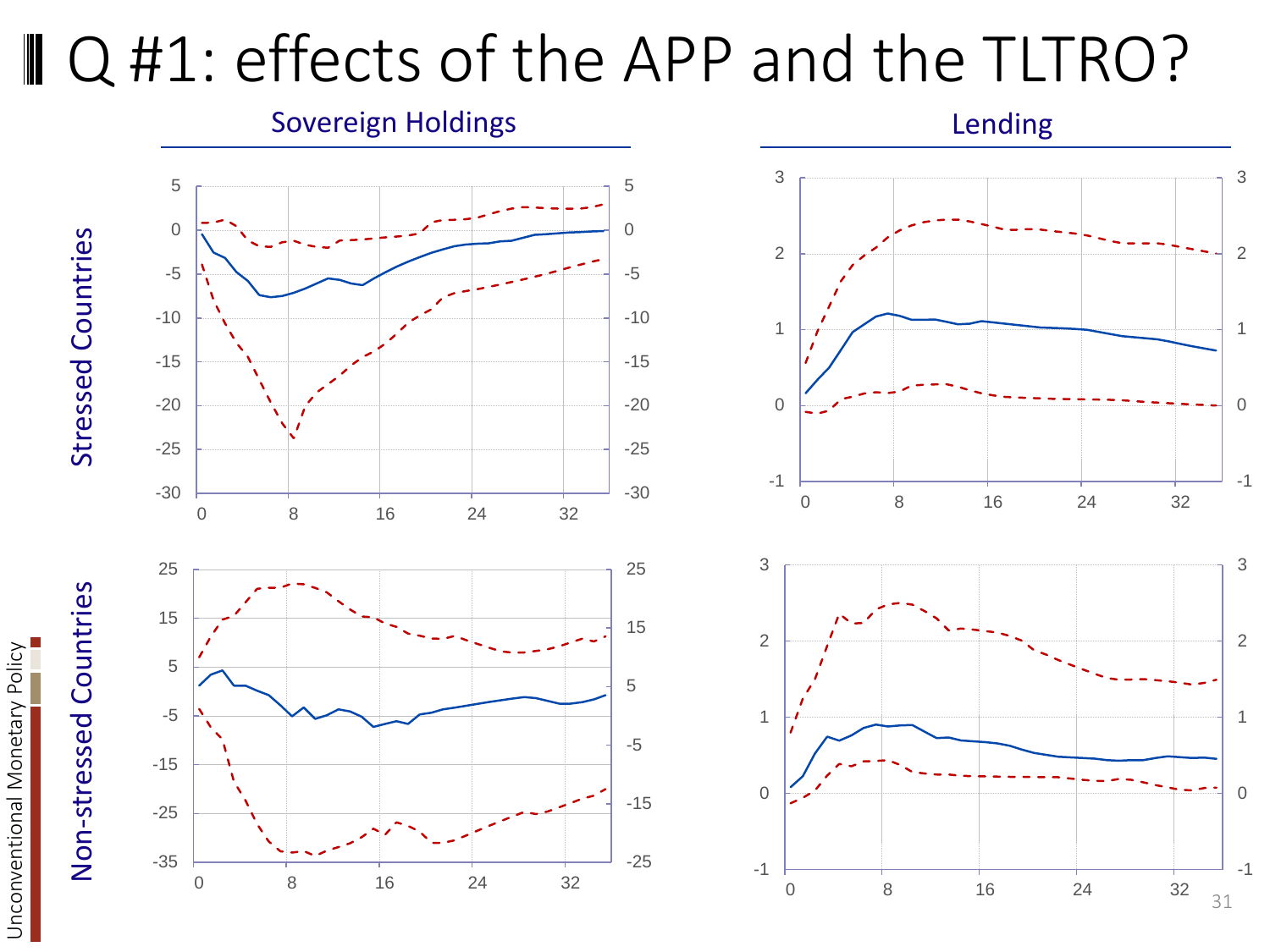### Bank-level lending responses to APP & TLTRO, stressed and non-stressed countries



Unconventional Monetary Policy

Unconventional Monetary Policy

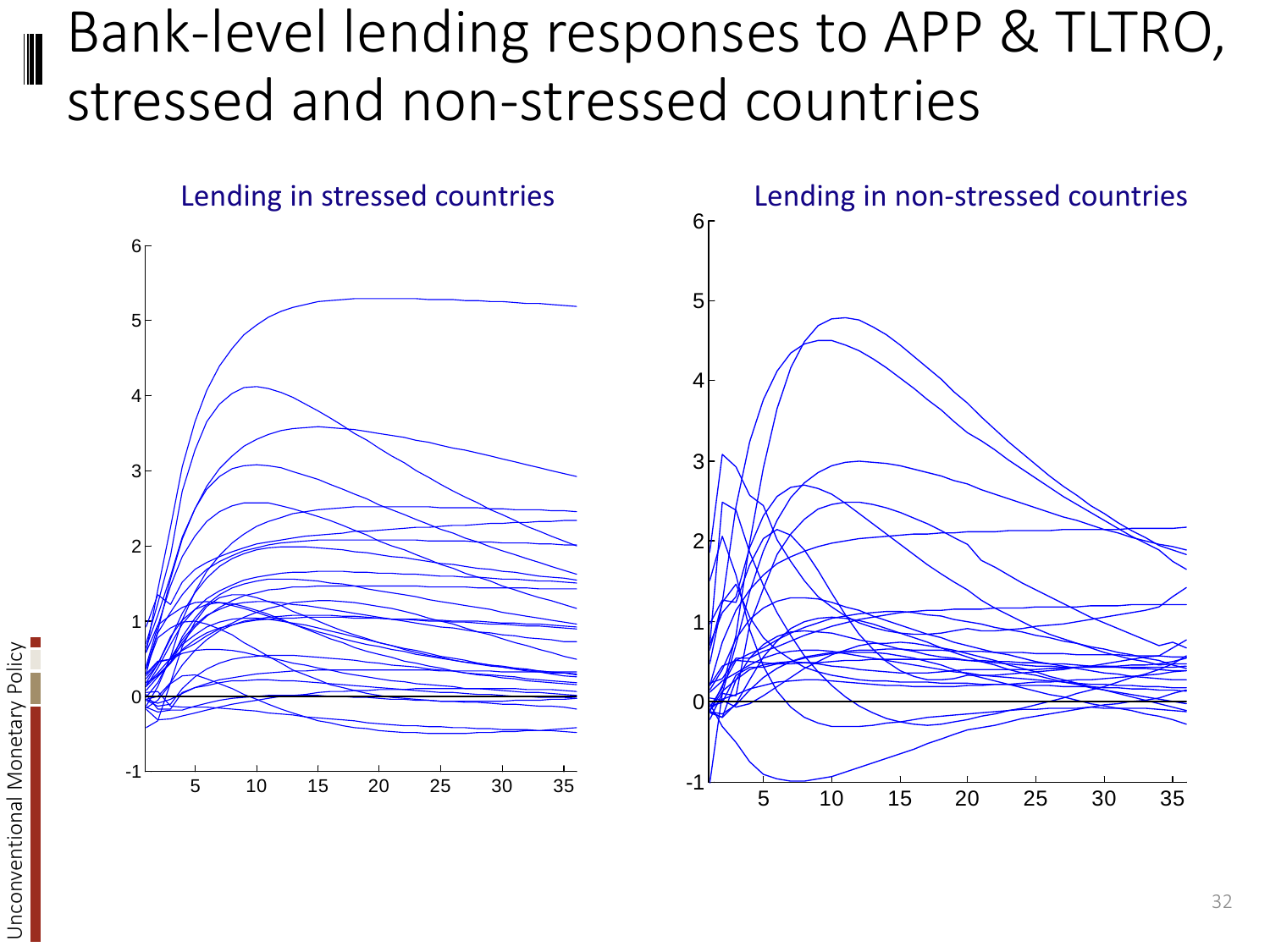### **ⅡQ #2: APP & TLTRO with constant sov. holdings?**



Unconventional Monetary Policy

Unconventional Monetary Policy

#### Lending with *unconstrained* sov. holdings

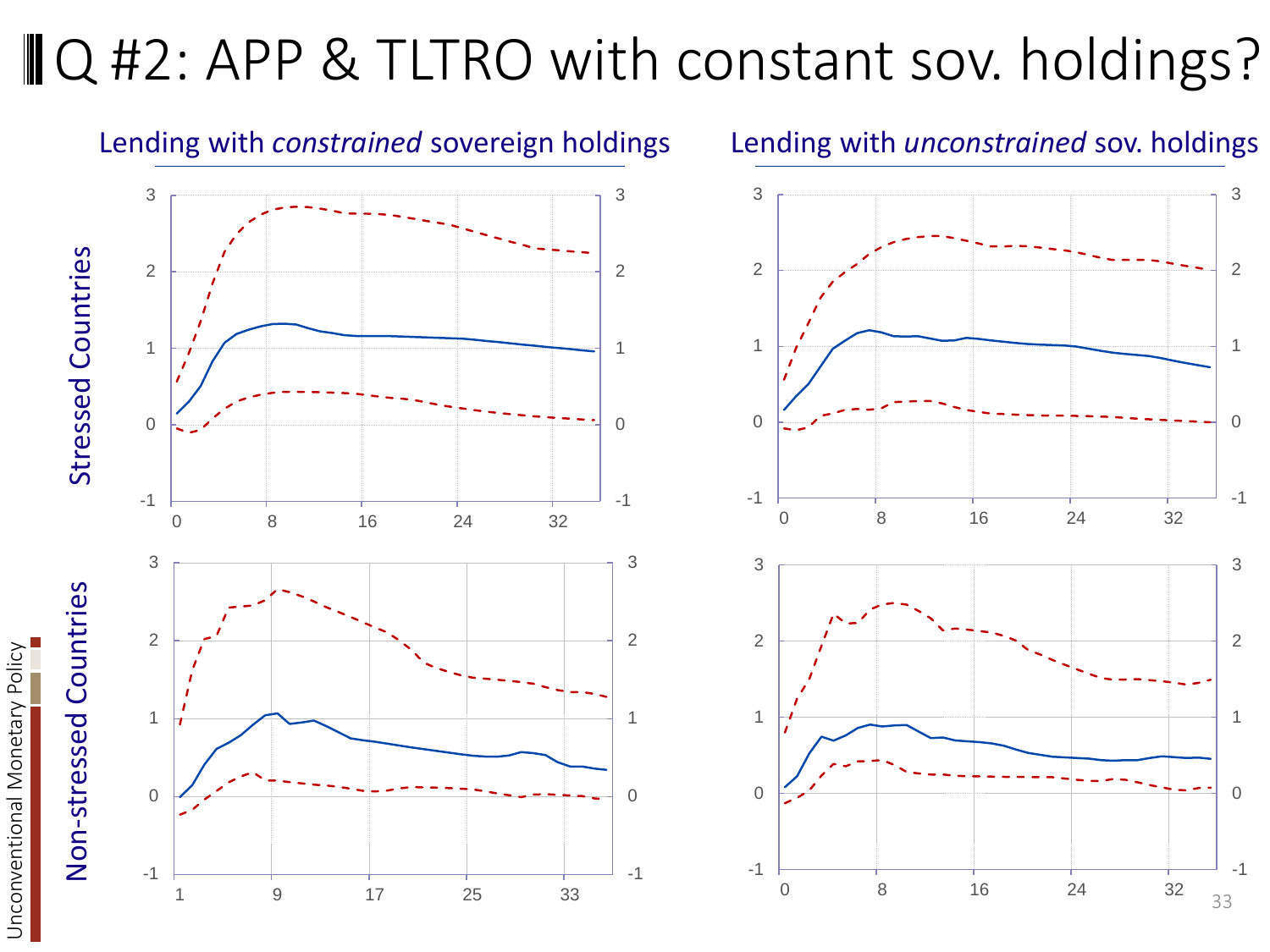## **Re-cap: responses to APP and TLTRO**

- Statistically significant *reduction* of domestic sovereign holdings by stressed-country banks
- Statistically significant *increase* of lending both in stressed and non-stressed countries
- Much more homogeneous responses of lending in both groups of countries than in the case of LTRO
- With sovereign holdings constrained to stay constant, no appreciable difference in the response of lending
	- This suggests that sovereign bond sales by banks in response to the APP had a minor role in increasing lending
	- The APP must have operated via other channels: yieldreduction channel, indirect refinancing channel (see above)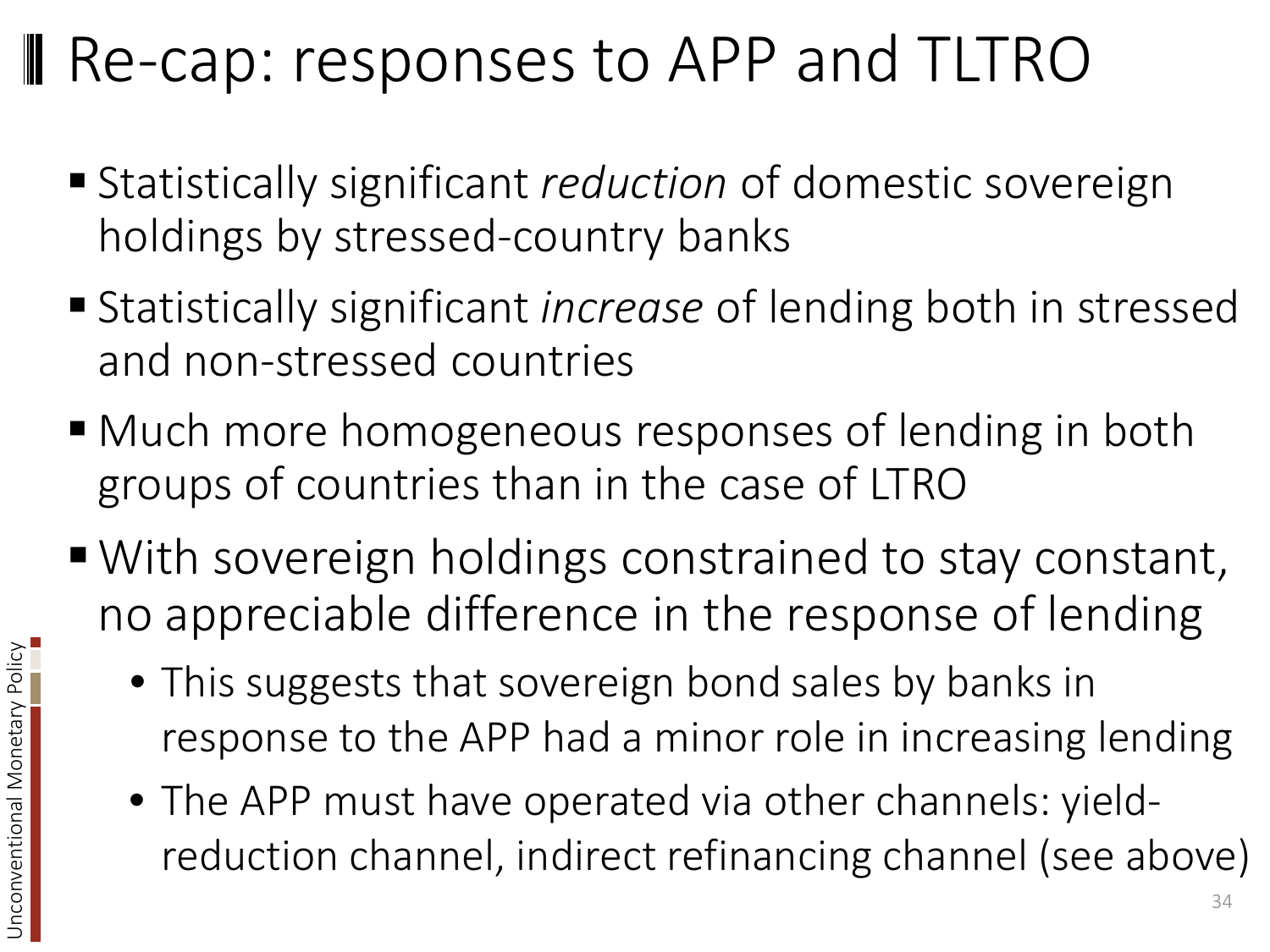# 4. Conclusions

- *Different* unconventional monetary policies can be expected have *different* effects on lending
	- provision of liquidity against collateral (LTRO) features "leakage" towards securities purchases by banks, e.g. sovereign debt
	- "directed" provision of liquidity (TLTRO) reduces leakage
	- asset purchase programs (APP) tend to reduce banks securities' holdings, and may have a direct refinancing effect
- The Euro area evidence conforms to these predictions:
	- the LTRO had no significant overall effect on lending and increased banks' sovereign debt holdings in stressed countries
	- $\triangleright$  the TLTRO and the APP raised overall bank lending and reduced banks' sovereign debt holdings in stressed countries
- ⇒ Policy question: had the ECB gone for TLTRO and APP in 2011-12, would lending have picked up speed earlier?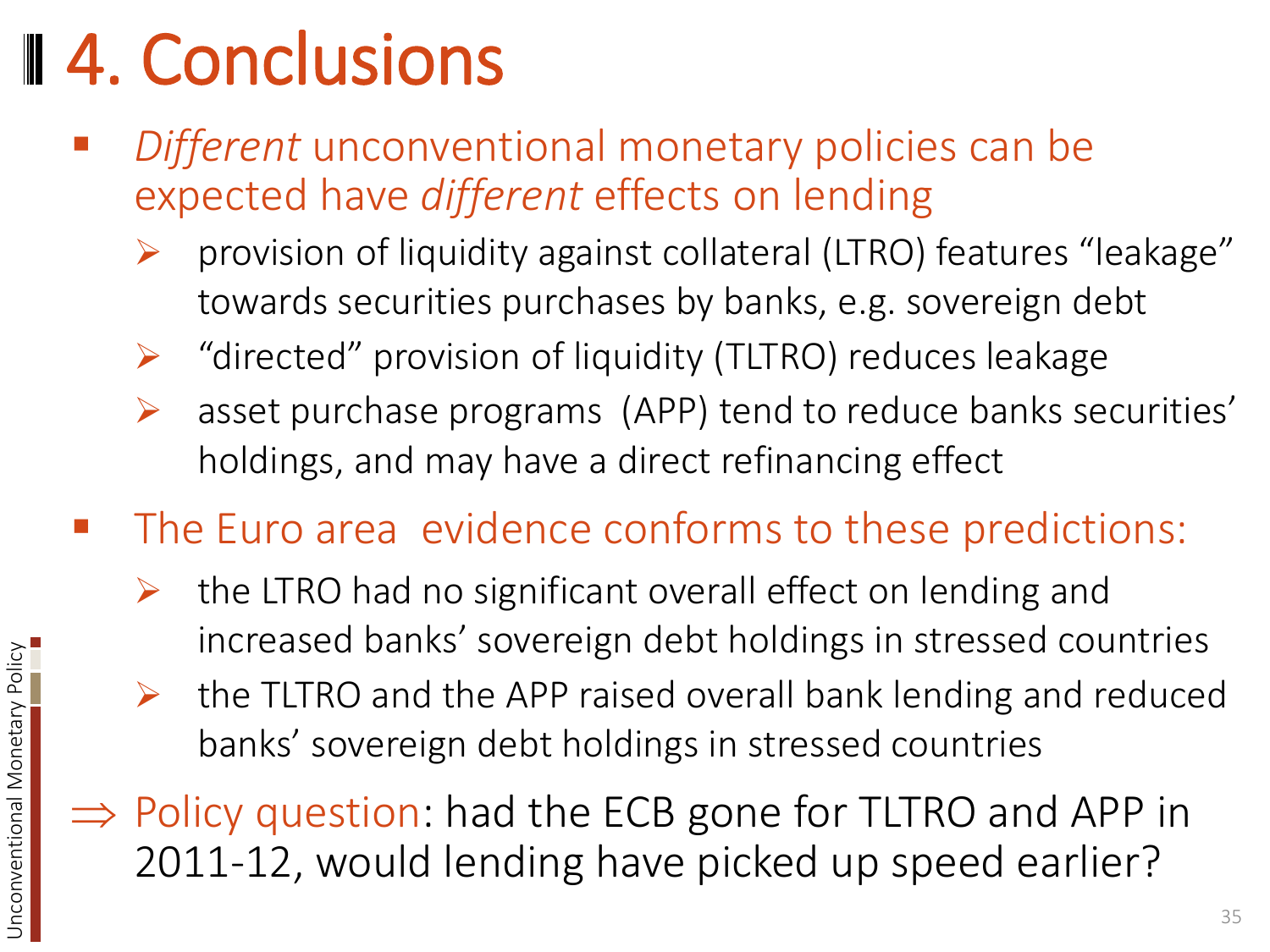### Sample: 306 banks

Unconventional Monetary Policy

Unconventional Monetary Policy

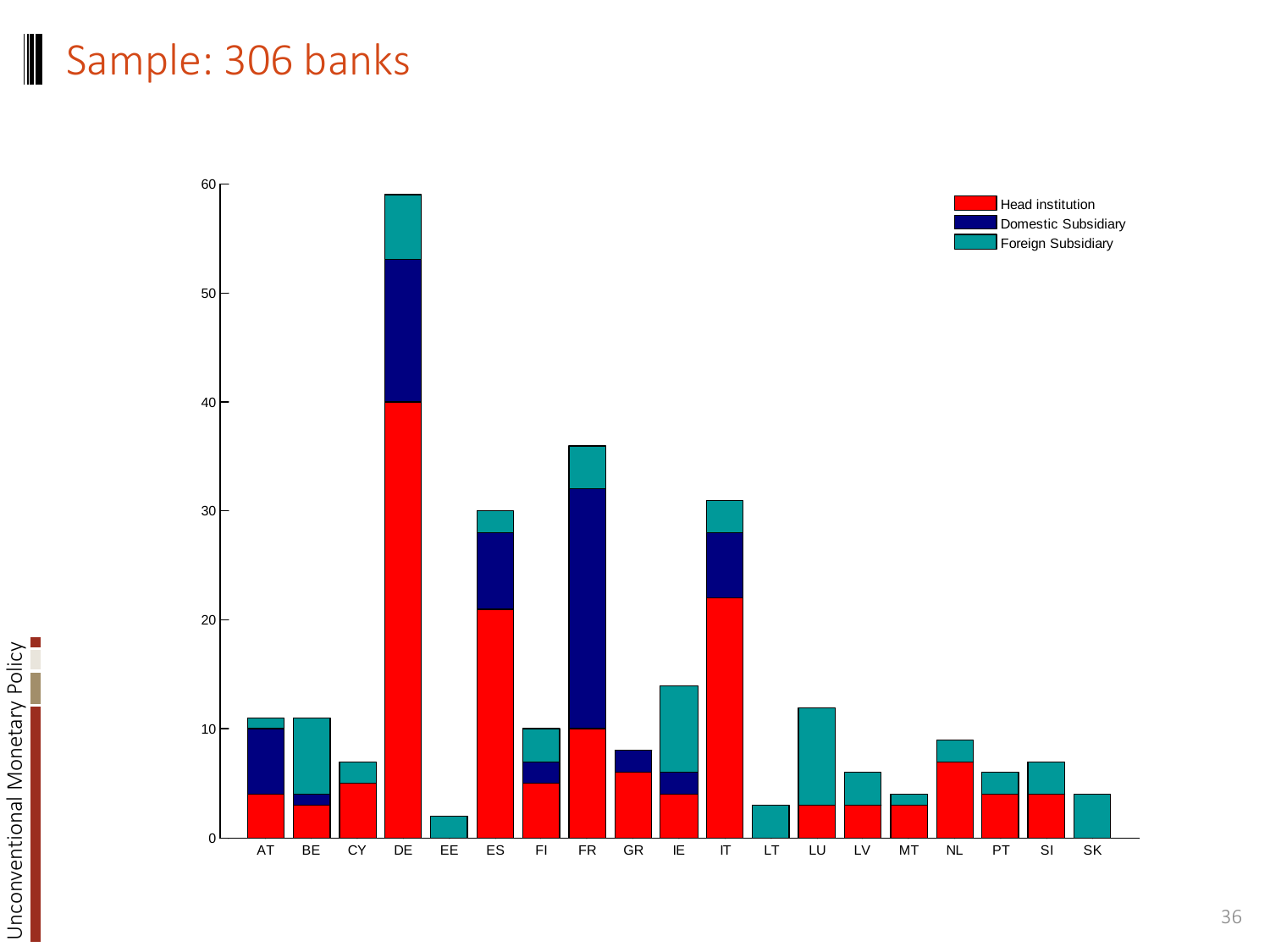#### Ratio of Domestic Sov. Holdings to Main assets

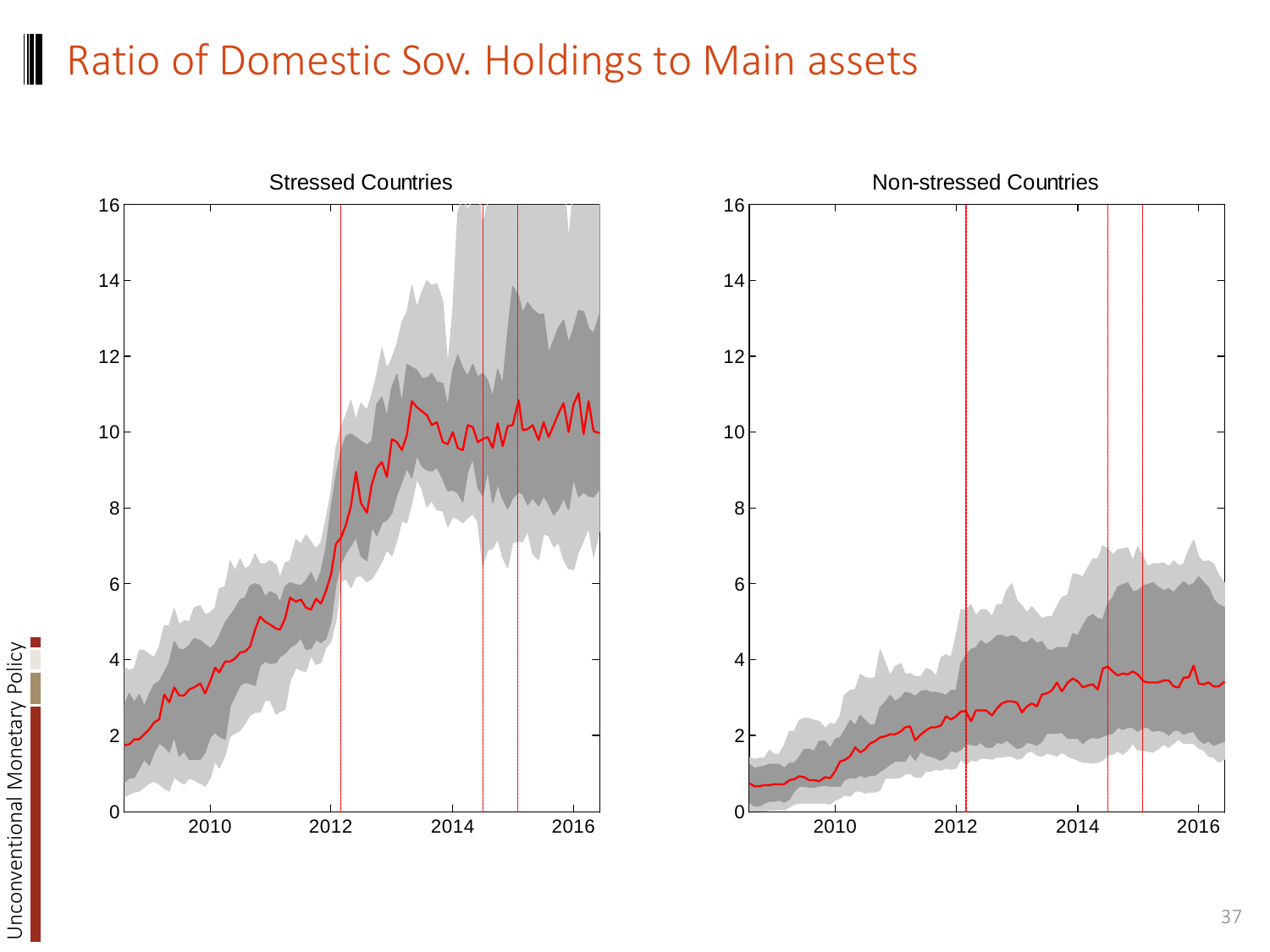### **Domestic Sovereign holdings - yoy growth rate**